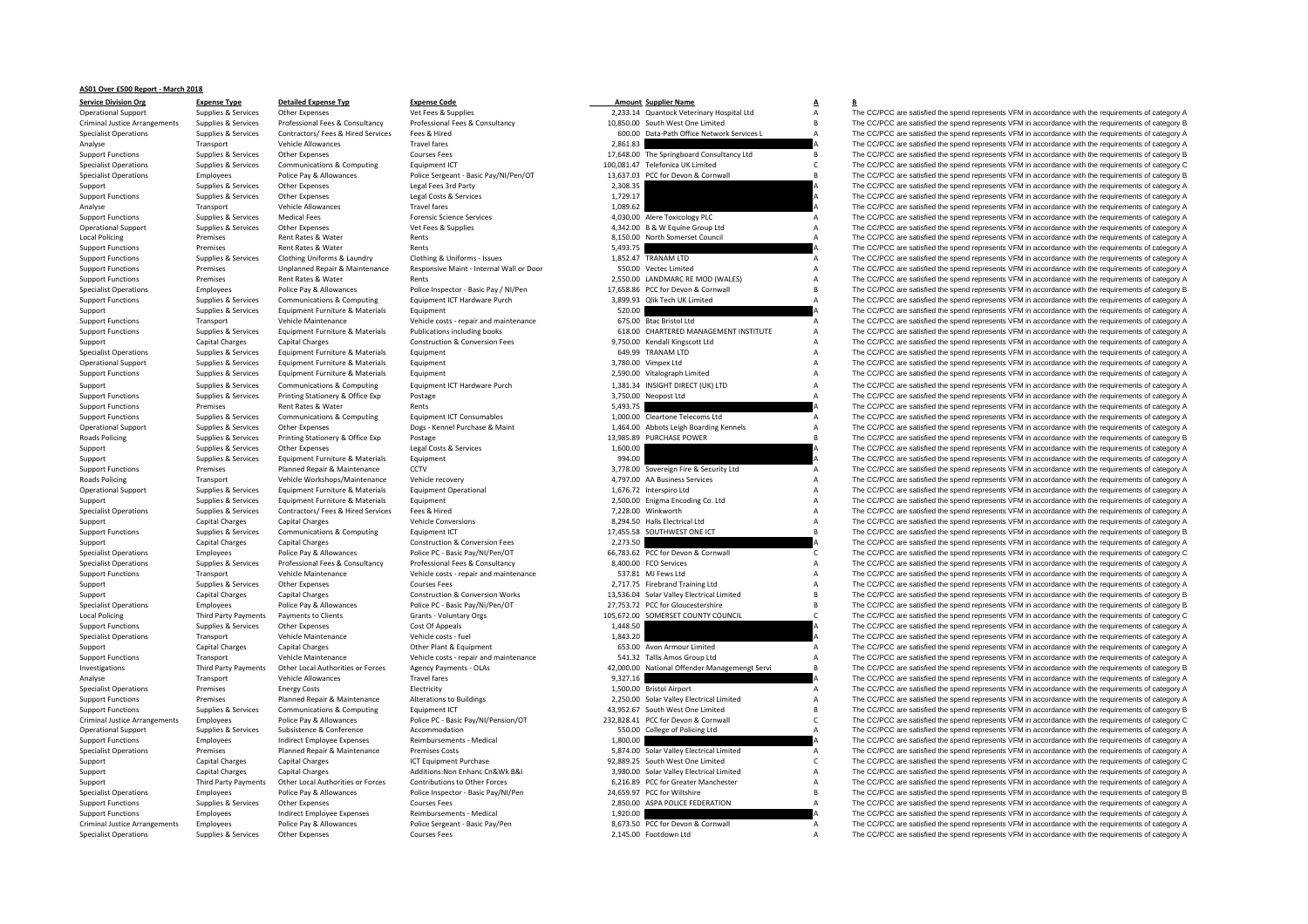PCC Third Party Payments Criminal JusticeLocal Policing Criminal JusticeCriminal Justice**Roads Policing** Criminal Justice

|                       | 31,523.96 BMW (UK) Ltd                                             | B      |
|-----------------------|--------------------------------------------------------------------|--------|
| 16,215.00 Next Link   |                                                                    | B      |
| 1,050.00              | Axess International Ltd                                            | Δ      |
| 537.60<br>1,369.60    | CABOT TYRE SERVICE LTD                                             | A<br>A |
| 500.00                |                                                                    | A      |
| 1,435.00              | ANTHONY BROOKES SURVEYS LTD                                        | A      |
|                       | 4,150.00 Thornbury Town Council                                    | A      |
|                       | 523.00 DRA Maintenance Ltd                                         | A      |
|                       | 81,176.50 South Gloucestershire                                    | C      |
|                       | 3,191.99 PCC for Devon & Cornwall                                  | A      |
|                       | 5,000.00 Granicus Europe                                           | A      |
| 1,780.00              | Tetra Scene of Crime Ltd                                           | A      |
|                       | 1,663.98 EE Limited                                                | A      |
| 5,361.34              |                                                                    | A      |
| 636.00                | Royal Devon and Exeter NHS Foundati                                | A<br>B |
| 19.122.95             | Romac Building Contractors Ltd                                     | A      |
| 5,981.45<br>48,464.35 | PCC for Devon & Cornwall                                           | B      |
| 10.386.15             | Benson Bros (Bristol) Ltd                                          | B      |
| 1,800.00              |                                                                    | A      |
| 8,717.63              |                                                                    | A      |
| 589.00                | POSTURITE (UK) LTD                                                 | A      |
| 15,470.00             | Kingsmead of Bath                                                  | B      |
| 7,393.60              |                                                                    | A      |
| 2,574.81              | <b>TrustFirstParts</b>                                             | A      |
|                       | 1,210.00 MOBILE MINI UK LTD                                        | A      |
|                       | 1,424.19 Western Fabrications Ltd                                  | A      |
|                       | 549.99 PC World Business                                           | A<br>A |
|                       | 3,245.00 Data Pro IT Ltd                                           | A      |
| 9,350.50<br>1,275.33  | Amplivox Ltd<br>Carco Group Ltd                                    | A      |
| 548.20                |                                                                    | A      |
| 477,823.13            | Southwest One Unitary Charge                                       | C      |
| 769.00                | <b>NSEA Property Services Limited</b>                              | A      |
| 1,598.70              |                                                                    | A      |
| 1,920.00              |                                                                    | A      |
|                       | 1,102.50 Salt Express Ltd                                          | A      |
|                       | 1,564.62 City West Commercials Ltd                                 | A      |
|                       | 7,500.00 Scottish Police Authority                                 | A      |
|                       | 39,947.60 PCC for Devon & Cornwall                                 | B      |
|                       | 5,125.00 Solar Valley Electrical Limited<br>859.32 Bristol Airport | A<br>A |
|                       | 46,118.42 Swanswell Charitable Trust                               | B      |
|                       | 8,071.82 PCC for Gloucestershire                                   | A      |
|                       | 831,799.43 Blue Light Partnership                                  | C      |
|                       | 2,000.00 Unison Office                                             | A      |
| 1,687.00              | Plastor Ltd                                                        | A      |
| 500.00                | Bridgwater & Taunton College                                       | A      |
| 2,183.87              |                                                                    | A      |
| 1,959.24              | Sodexo Limited                                                     | A      |
| 630.00                |                                                                    | A      |
|                       | 1,791.75 PCC for Devon & Cornwall                                  | A      |
| 508.00<br>1,600.00    | Arco South West                                                    | A<br>A |
| 1,988.00              |                                                                    | A      |
| 2.083.49              | <b>COUNTY CARS</b>                                                 | A      |
|                       | 1,375.00 Overhill Kennels & Exports                                | A      |
|                       | 600.00 Bristol City Council                                        | Δ      |
|                       | 825.00 Cotswold Airport Events Ltd                                 | A      |
| 2,059.50              | Association Of Police & Crime                                      | A      |
| 2,295.00              | Trojan                                                             | A      |
| 6,595.00              | DRA Maintenance Ltd                                                | A      |
| 10,138.49             |                                                                    | B      |
|                       | 1,014.00 Commercial Transfer Limited                               | A      |
|                       | 6,028.16 PCC for Devon & Cornwall                                  | A      |
|                       | 1,151.17 Golden Valley Veterinary Hospital                         | A      |
|                       | 787.85 DRA Maintenance Ltd<br>2,600.00 First Bristol Limited       | A<br>A |
|                       | 696.25 Sovereign Fire & Security Ltd                               | A      |
|                       | 6,061.00 CYCLESCHEME LTD                                           | A      |
|                       | 1,100.00 Eurofins Forensics Services Limited                       | A      |
|                       |                                                                    |        |

Support Capital Charges Capital Charges Scale and Support Scale and Members 21,523.96 BMW (UK) Ltd B The CC/PCC are satisfied the spend represents VFM in accordance with the requirements of category B Payments to Clients Clients Control of Grants - Voluntary Orgs 16,215.00 Next Link B The CC/PCC are satisfied the spend represents VFM in accordance with the requirements of category B 1.050.00 Next Link 1.050.00 Axess Int Support Functions Supplies & Services Communications & Computing Equipment ICT Repairs & Maintenance 1,050.00 Axess International Ltd a The CC/PCC are satisfied the spend represents VFM in accordance with the requirements The CC/PCC are satisfied the spend represents VFM in accordance with the requirements of category A Support Functions Transport Vehicle Maintenance Vehicle costs – tyres and tubes 1,369.60 CABOT TYRE SERVICE LTD A The CC/PCC are satisfied the spend represents VFM in accordance with the requirements of category A Support Support Functions Supplies & Services Other Expenses Legal Costs & Services Legal Costs & Services Consultancy<br>Support Functions Support Functions Services Support Professional Fees & Consultancy Professional Fees & Consul Supplies & Services Professional Fees & Consultancy Professional Fees & Consultancy Professional Fees & Consultancy Professional Fees & Consultancy 1,435.00 ANTHONY BROOKES SURVEYS LTD A The CC/PCC are satisfied the spend Support Functions Premises Rent Rates & Water Rents Rents Rents Rents Rents Rents Rents Rents Rents Rents Rents Rents Rents Rents A The CC/PCC are satisfied the spend represents VFM in accordance with the requirements of c Premises Unplanned Repair & Maintenance Responsive Maint - Roofs 523.00 DRA Maintenance Ltd A The CC/PCC are satisfied the spend represents VFM in accordance with the requirements of category A Support Functions Premises Rent Rates & Water Mational Non Domestic Rates 81,176.50 South Gloucestershire C The CC/PCC are satisfied the spend represents VFM in accordance with the requirements of category C National Non D Employees Police Staff Pay & Allowances Police Staff - Basic Pay / PEN 3,191.99 PCC for Devon & Cornwall A The CC/PCC are satisfied the spend represents VFM in accordance with the requirements of category A PCC Supplies & Services Contractors/ Fees & Hired Services Fees & Hired Services Fees & Hired Services Fees & Hired Services Fees & Hired Services Fees & Hired Services Fees & Hired Services Fees & Hired Services And Servi Support Supplies & Services Equipment Furniture & Materials Equipment 1,780.00 Tetra Scene of Crime Ltd A The CC/PCC are satisfied the spend represents VFM in accordance with the requirements of category A Support Functions Supplies & Services Communications & Computing Equipment ICT 1,663.98 EE Limited A The CC/PCC are satisfied the spend represents VFM in accordance with the requirements of category A The CC/PCC are satisf Analyse Transport Vehicle Allowances Travel fares Travel fares 5,361.34 A The CC/PCC are satisfied the spend represents VFM in accordance with the requirements of category A Supplies Services Contractors/ Fees & Hired Services Fees & Hired Services Fees & Hired 636.00 Royal Devon and Exeter NHS Foundati A The CC/PCC are satisfied the spend represents VFM in accordance with the requirements of Support Capital Charges Capital Charges Construction & Conversion Works 19,122.95 Romac Building Contractors Ltd B The CC/PCC are satisfied the spend represents VFM in accordance with the requirements of category B Support Functions Premises Rent Rates & Water Landlords Service Charge 5,981.45 A The CC/PCC are satisfied the spend represents VFM in accordance with the requirements of category A The CC/PCC are satisfied the spend repre Arrangements Employees Police Pay & Allowances Police PC - Basic Pay/NI/Pen/OT 48,464.35 PCC for Devon & Cornwall B The CC/PCC are satisfied the spend represents VFM in accordance with the requirements of category B<br>Additi The CC/PCC are satisfied the spend represents VFM in accordance with the requirements of category B Support Functions Employees Indirect Employee Expenses Reimbursements - Medical 1,800.00 1,800.00 A The CC/PCC are satisfied the spend represents VFM in accordance with the requirements of category A Analyse Transport Vehicle Allowances Travel fares Travel fares and the spend of the CC/PCC are satisfied the spend represents VFM in accordance with the requirements of category A<br>Support Functions Services Followances Fun Support Functions Supporters Support Functions Equipment Equipment Equipment Samples and the COPCC are satisfied the spend represents VFM in accordance with the requirements of category A Support Premises Rent Rates & Water Rents Rents Rents Rents Rents Rents Rents Rents Rents Rents Rents 15,470.00 Kingsmead of Bath B The CC/PCC are satisfied the spend represents VFM in accordance with the requirements of c Analyse Transport Vehicle Allowances Travel fares Travel fares 7,393.60 A The CC/PCC are satisfied the spend represents VFM in accordance with the requirements of category A Support Functions Transport Vehicle Maintenance Vehicle costs ‐ repair and maintenance 2,574.81 TrustFirstParts A The CC/PCC are satisfied the spend represents VFM in accordance with the requirements of category A Construc Support Capital Charges Capital Charges Capital Charges Construction & Conversion Works 1,210.00 MOBILE MINI UK LTD A The CC/PCC are satisfied the spend represents VFM in accordance with the requirements of category A<br>Supp  $S_{\text{nonlocal}}$  Premises Planned Repair Repair Maint – External works 1,424.19 Western Fabrications Ltd A The CC/PCC are satisfied the spend represents VFM in accordance with the requirements of category A The CC/PCC are sati Specialist Operations Supplies & Services Communications & Computing Equipment ICT Hardware Purch 549.99 PC World Business A The CC/PCC are satisfied the spend represents VFM in accordance with the requirements of category Support Supplies & Services Communications & Computing Equipment ICT Hardware Purch 3,245.00 Data Pro IT Ltd A The CC/PCC are satisfied the spend represents VFM in accordance with the requirements of category A Support Functions Supplies & Services Equipment Eurniture & Materials Equipment Equipment Equipment equirements of category A The CC/PCC are satisfied the spend represents VFM in accordance with the requirements of categor Support Functions Transport Vehicle Maintenance Vehicle costs – repair and maintenance 1,275.33 Carco Group Ltd A The CC/PCC are satisfied the spend represents VFM in accordance with the requirements of category A The CC/P Investigations Supplies & Services Professional Fees & Consultancy Professional Fees & Consultancy Professional Fees & Consultancy Professional Fees & Consultancy Professional Fees & Consultancy Professional Fees & Consult Support Functions Third Party Payments Other Agencies Contract Payment Contract Payment 477,823.13 Southwest One Unitary Charge C The CC/PCC are satisfied the spend represents VFM in accordance with the requirements of cat The CC/PCC are satisfied the spend represents VFM in accordance with the requirements of category A Analyse Transport Vehicle Allowances Travel fares Travel fares 1,598.70 – 1,598.70 – 1,598.70 – The CC/PCC are satisfied the spend represents VFM in accordance with the requirements of category A<br>The CC/PCC are satisfied t Support Functions Employees Indirect Employee Expenses Reimbursements - Medical 1,920.00 A The CC/PCC are satisfied the spend represents VFM in accordance with the requirements of category A<br>Support Functions Premiers And Premises Planned Repair & Maintenance Grounds Maintenance 1,102.50 Salt Express Ltd A The CC/PCC are satisfied the spend represents VFM in accordance with the requirements of category A Transport Equipment-Consumables Vehicle costs-repair and maintenance and a maisten and the search of the CCPCC are satisfied the spend represents VFM in accordance with the requirements of category A Courses Fees Courses F The CC/PCC are satisfied the spend represents VFM in accordance with the requirements of category A Specialist Operations Employees Police Pay & Allowances Police PC - Basic Pay/NI/Pen/OT 39,947.60 PCC for Devon & Cornwall B The CC/PCC are satisfied the spend represents VFM in accordance with the requirements of category Support Functions Premises Planned Repair & Maintenance Alterations Health & Safety 5.125.00 Solar Valley Electrical Limited A The CC/PCC are satisfied the spend represents VFM in accordance with the requirements of catego Specialist Operations Supplies & Services Communications & Computing Telephone Calls 859.32 Bristol Airport A The CC/PCC are satisfied the spend represents VFM in accordance with the requirements of category A Third Party Payments Third Party Payments to Clients Clients Grants - Voluntary Orgs 67 1992 and the spend represents of category B The CC/PCC are satisfied the spend represents VFM in accordance with the requirements of c Support Functions Supplies & Services Subsistence Subsistence Subsistence Subsistence Subsistence Subsistence Subsistence Subsistence Subsistence Subsistence Subsistence Subsistence Subsistence Subsistence Subsistence Subs Support Premises Rent Rates & Water Premises Leases 831,799.43 Blue Light Partnership C The CC/PCC are satisfied the spend represents VFM in accordance with the requirements of category C Support Functions Supplies & Services Other Expenses Courses Fees 2,000.00 Unison Office 2,000.00 Unison Office<br>
2,000.00 Unison Office A The CC/PCC are satisfied the spend represents VFM in accordance with the requirement Investigations Supplies & Supplies & Supplies & Supplies & Supplierent Equipment Equipment Equipment Equipment Equipment Equipment Equipment Equipment Pure in the CC/PCC are satisfied the spend represents VFM in accordance Support Support Support Support Support Conference Conference Conference Conference Conference Conference Conference Conference Conference Conference Conference Conference Conference Conference Conference Conference Confer Support Employees Indirect Employee Expenses Refunds - Contributions 2,183.87 Contributions 2,183.87 Contributions 2,193.87 A The CC/PCC are satisfied the spend represents VFM in accordance with the requirements of categor The CC/PCC are satisfied the spend represents VFM in accordance with the requirements of category A Support Functions Employees and indirect Employee Expenses Reimbursements - Medical 630.00 Medical 630.00 Medical 630.00 Medical The CC/PCC are satisfied the spend represents VFM in accordance with the requirements of cate Specialist Operations Employees Police Pay & Allowances Housing Allowance - PC 1,791.75 PCC for Devon & Cornwall A The CC/PCC are satisfied the spend represents VFM in accordance with the requirements of category A Special Support Functions Supplies Services Equipment Functions & Materials Equipment Supplies CORO Arco South West A The CC/PCC are satisfied the spend represents VFM in accordance with the requirements of category A The CC/PCC a Support Supplies & Services Other Expenses Legal Costs & Services Legal Costs & Services Legal Costs & Services 1,600.00 A The CC/PCC are satisfied the spend represents VFM in accordance with the requirements of category A Support Supplies & Services Equipment Eurotive & Materials Equipment Equipment and the equipment and the spend represent and the control of the CC/PCC are satisfied the spend represents VFM in accordance with the requireme Support Functions Transport Vehicle Hire Hire Hired Vehicle Costs 2,083.49 COUNTY CARS A The CC/PCC are satisfied the spend represents VFM in accordance with the requirements of category A Arrangements of the COMPOS Maintenance of dogs/cats and the services and the COMPOS of the COMPOS are satisfied the spend represents VFM in accordance with the requirements of category A The COMPC are satisfied the spend r Support Functions Premises Rent Rates & Water Rents Rents Rents Rents Rents Rents Rents Rent Rents Rent Rents Rent Rents Rent Rents Rent Rents Rent Rents Rent Rents Rent Rent Rents Rent Rents Rents Rents Rent Rents Rent Re Policing Supplies & Services Other Expenses Courses Fees 825.00 Cotswold Airport Events Ltd A The CC/PCC are satisfied the spend represents VFM in accordance with the requirements of category A<br>Supplies & Services Grants & PCC Supplies & Services Grants & Subscriptions Subscriptions Subscriptions Subscriptions Subscriptions and the content of Police & Crime A The CC/PCC are satisfied the spend represents VFM in accordance with the requiremen Support Functions Transport Vehicle Maintenance Vehicle costs - fuel Vehicle costs - fuel Vehicle costs - fuel Vehicle costs - fuel 2,295.00 Trojan A The CC/PCC are satisfied the spend represents VFM in accordance with the Capital Charges Capital Charges Additions:Non Enhanc Cn&Wk B&I 6,595.00 DRA Maintenance Ltd A The CC/PCC are satisfied the spend represents VFM in accordance with the requirements of category A Analyse Transport Vehicle Allowances Travel fares Travel fares 10,138.49 10,138.49 B The CC/PCC are satisfied the spend represents VFM in accordance with the requirements of category B<br>Support Capital Charges Capital Charg Support Capital Charges Capital Charges Capital Charges Additions:Non Enhanc Cn&Wk B&I 1,014.00 Commercial Transfer Limited A The CC/PCC are satisfied the spend represents VFM in accordance with the requirements of categor Support Employees Police Pay & Allowances Police Inspector - Basic Pay/NI/Pen 6,028.16 PCC for Devon & Cornwall A The CC/PCC are satisfied the spend represents VFM in accordance with the requirements of category A Operational Support Supplies & Services Other Expenses Vet Fees & Supplies Vet Fees & Supplies 1,151.17 Golden Valley Veterinary Hospital A The CC/PCC are satisfied the spend represents VFM in accordance with the requireme Support Premises Unplanned Repair & Maintenance Responsive Maint - Sanitary Services 787.85 DRA Maintenance Ltd A The CC/PCC are satisfied the spend represents VFM in accordance with the requirements of category A Travel A Transport Vehicle Allowances Travel fares 2,600.00 First Bristol Limited A The CC/PCC are satisfied the spend represents VFM in accordance with the requirements of category A Support Premises Planned Repair & Maintenance Servicing - Fire Alarm 696.25 Sovereign Fire & Security Ltd A The CC/PCC are satisfied the spend represents VFM in accordance with the requirements of category A Support Functi The CC/PCC are satisfied the spend represents VFM in accordance with the requirements of category A Investigative Support Supplies & Services Medical Fees Forensic Science Services Forensic Science Services Science Services and the company of the COPCC are satisfied the spend represents VFM in accordance with the require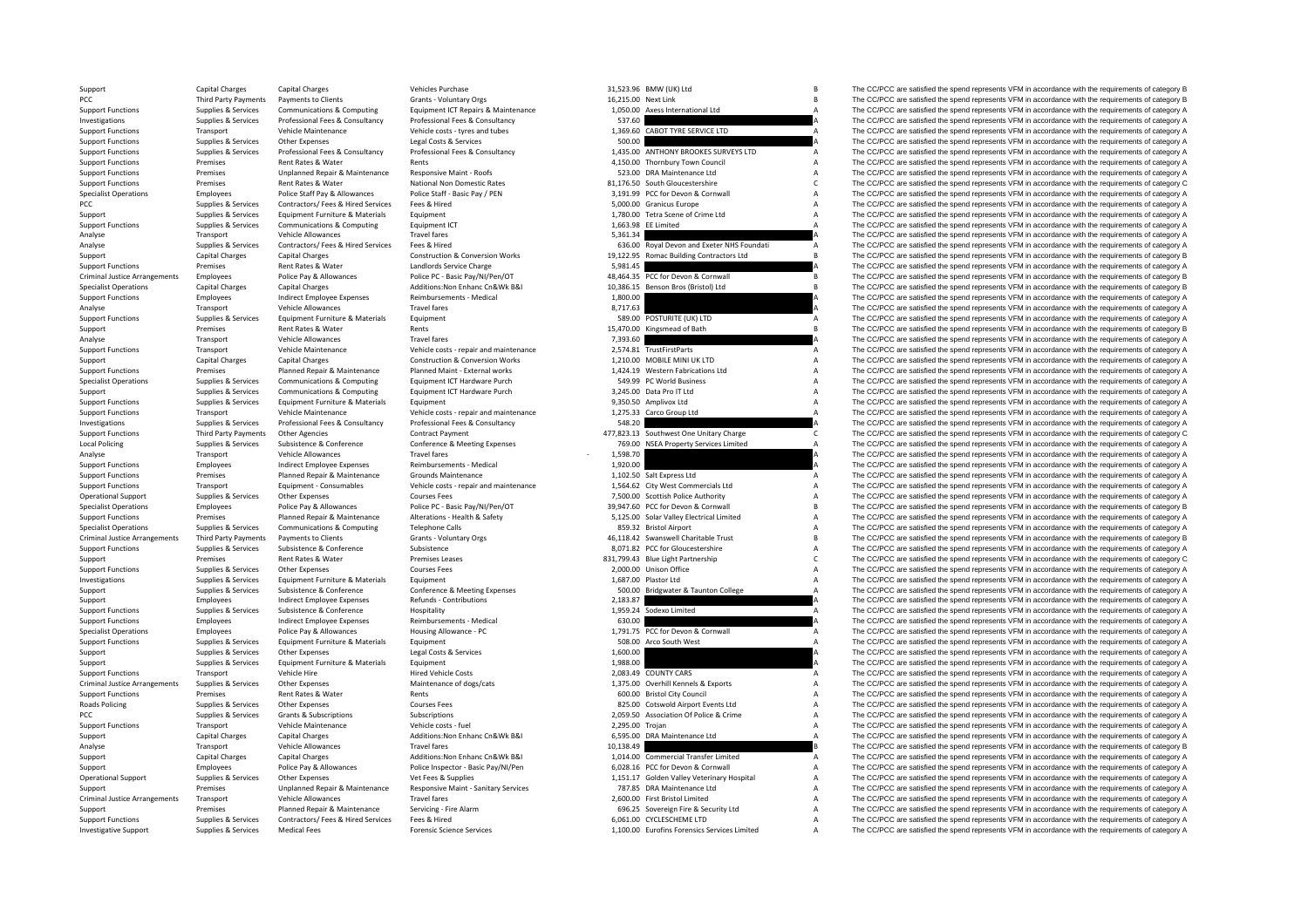Criminal Justice**Roads Policing** Criminal JusticePCC Third Party Payments Criminal JusticeCriminal Justice**Roads Policing** Criminal Justice**Local Policing** 

| 4,935.00    | PCC for Devon & Cornwall                  | A |
|-------------|-------------------------------------------|---|
| 31,308.32   | PCC for Devon & Cornwall                  | B |
|             | 8,560.00 Sabio Limited                    | A |
| 12,395.69   | Water2Business                            | R |
| 33,440.94   | GB Group Plc                              | R |
| 950.00      |                                           | Δ |
|             |                                           | A |
| 640.20      | Pitney Bowes Ltd                          |   |
| 700.00 ICVA |                                           | A |
| 1,950.00    |                                           | A |
| 1,095.95    | Dick Lovett Ltd                           | A |
|             | 995.00 The Investigator                   | Δ |
| 66,381.84   | PCC for Devon & Cornwall                  | Ċ |
| 3,300.00    | Dr Deborah J Stalker                      | A |
| 1,920.00    |                                           | A |
| 2,586.00    | <b>DR BN PURDUE</b>                       | Δ |
|             |                                           | A |
|             | 2,625.00 Sancus Solutions Ltd             | Δ |
|             | 1,145.00 G & L Consultancy Ltd            |   |
| 3,092.87    | PCC for Gloucestershire                   | A |
| 511.50      |                                           | A |
|             | 3,083.00 National Crime Agency            | A |
| 20,096.00   |                                           | B |
| 804.00      |                                           | A |
| 500.00      |                                           | Δ |
| 1,626.00    | GLOUCESTER ROAD GEARBOXES LTD             | A |
| 6,897.00    | Rocom Ltd                                 | A |
|             | 550.00 Hands Free Computing Ltd           | A |
|             | 11,200.00 RSM Risk Assurance Services LLP | B |
|             |                                           |   |
|             | 6,200.00 Corporate Support HQ Imprest     | A |
|             | 2,222.00 LION LABORATORIES LTD            | А |
|             | 5,001.00 Guidance Software Inc            | A |
|             | 136,380.02 Actica Consulting Limited      | C |
|             | 546.00 Senator International Ltd          | A |
|             | 63,524.96 South West One Limited          | Ċ |
|             | 807.92 A NICHOLS (COW MILLS) LTD          | A |
| 4,496.43    | Jackson Lift Services Ltd                 | A |
|             | 1,000.00 Intraquest Training              | A |
|             | 509.16 Corporate Support HQ Imprest       | A |
|             |                                           | A |
|             | 550.00 Avon Armour Limited                | A |
| 6,638.61    | PCC for Devon & Cornwall                  |   |
|             | 15,400.00 TEMPLESTOCK LIMITED             | R |
| 6,867.94    | Western Power Distribution (SW)           | Δ |
|             | 1,977.00 Solar Valley Electrical Limited  | A |
| 1,855.24    | <b>GOULD AUTOPLATES &amp; SIGNS LTD</b>   | A |
| 3,100.00    |                                           | A |
| 6,592.36    | Sight & Sound Technology Ltd              | A |
| 4,957.87    |                                           | A |
| 16,875.00   | Pyper Property Partnership                | B |
|             | 4,583.09 Clifford Thames Limited          | Δ |
|             | G4S Forensic & Medical Services Ltd       | Ċ |
| 283,414.09  |                                           |   |
| 27.538.00   | <b>Bristol City Council</b>               | B |
| 53,278.55   | Softcat Limited                           | c |
| 591.40      |                                           | A |
| 756.00      | <b>Oxford University Press</b>            | A |
| 6,831.65    | PEGASUS CATERING LTD                      | A |
|             | 1,153.00 Randox Testing Services          | A |
| 431,928.27  | P & CC for West Yorkshire                 | Ċ |
| 3,126.80    | South West One Limited                    | A |
|             |                                           | A |
| 1,642.50    | Trojan                                    |   |
|             |                                           |   |
| 678.00      |                                           | A |
| 4,105.00    | <b>BOF Group Ltd</b>                      | A |
| 75,818.19   | Matrix SCM Ltd                            | C |
| 1,400.00    | Wiltshire Council                         | Δ |
| 531.00      |                                           | Δ |
|             |                                           | A |
| 852.00      |                                           | A |
|             | 900.00 Perrys Recycling Ltd               |   |
| 4.700.00    | Dr Kathryn Urankar                        | A |
| 16,489.45   | PCC for Devon & Cornwall                  | B |
| 11,153.28   |                                           | B |
| 2,500.00    |                                           | Δ |
| 674.32      | <b>Westerly Bridgwater</b>                | A |
| 45,489.84   | Vauxhall Motors Limited                   | B |
| 35,285.64   | PCC for Dorset                            | B |

Support Supplies & Services Communications & Computing Equip ICT - Telephones/pagers 4,935.00 PCC for Devon & Cornwall A The CC/PCC are satisfied the spend represents VFM in accordance with the requirements of category A Arrangements Employees Police Pay & Allowances Police Sergeant - Basic Pay/NI/Pen/OT 31,308.32 PCC for Devon & Cornwall B The CC/PCC are satisfied the spend represents VFM in accordance with the requirements of category B Support Functions Capital Charges Capital Charges Capital Charges Capital Charges ICT Equipment Purchase 8,560.00 Sabio Limited A Support Functions A The CC/PCC are satisfied the spend represents VFM in accordance with the The CC/PCC are satisfied the spend represents VFM in accordance with the requirements of category B Support Functions Supplies & Services Communications & Computing Equipment ICT Software Functions Computing Computing Equipment ICT Software 33,440.94 GB Group Plc B The CC/PCC are satisfied the spend represents VFM in acc Supplies & Services Equipment Furniture & Materials Equipment Equipment 950.00 950.00 A The CC/PCC are satisfied the spend represents VFM in accordance with the requirements of category A Supplies & Services Printing Stationery & Office Exp Stationery 640.20 Pitney Bowes Ltd A The CC/PCC are satisfied the spend represents VFM in accordance with the requirements of category A PCC Supplies Aservices Grants & Subscriptions Subscriptions Subscriptions Subscriptions Subscriptions Subscriptions Subscriptions and the media of the spend represents of category A The CC/PCC are satisfied the spend repre The CC/PCC are satisfied the spend represents VFM in accordance with the requirements of category A Support Functions Transport Vehicle Maintenance Vehicle costs - repair and maintenance Vehicle costs - repair and maintenance 1,095.95 Dick Lovett Ltd A The CC/PCC are satisfied the spend represents VFM in accordance with Other Expenses Courses Fees Courses Fees and the Supplies of the Supplies of the Investigator Courses of Courses Fees 995.00 The Investigator A The CC/PCC are satisfied the spend represents VFM in accordance with the requi Specialist Operations Employees Police Pay & Allowances Police Inspector - Basic Pay/NI/Pen 66.381.84 PCC for Devon & Cornwall C The CC/PCC are satisfied the spend represents VFM in accordance with the requirements of cate Investigative Support Support Support Support Medical Fees Forensic Science Services Forensic Science Services 3,300.00 Dr Deborah J Stalker A The CC/PCC are satisfied the spend represents VFM in accordance with the requir Support Functions Employees Indirect Employee Expenses Reimbursements - Medical 1,920.00 A The CC/PCC are satisfied the spend represents VFM in accordance with the requirements of category A<br>1999-1999-1999-11-11-11-11-11-1 Investigative Support Supplies & Services Medical Fees Pathologists reports 2,586.00 DR BN PURDUE A The CC/PCC are satisfied the spend represents VFM in accordance with the requirements of category A Support Functions Supplies & Services Other Expenses Courses Fees Courses Fees 2,625.00 Sancus Solutions Ltd A The CC/PCC are satisfied the spend represents VFM in accordance with the requirements of category A Support Fun Support Functions Premises Unplanned Repair & Maintenance Asbestos ‐ General 1,145.00 G & L Consultancy Ltd A The CC/PCC are satisfied the spend represents VFM in accordance with the requirements of category A Support Func Sunner Europeant Contract Contract Contract Contract Contract Contract Contract Contract Contract Contract Contract Contract Contract Contract Contract Contract Contract Contract Contract Contract Contract Contract Contrac Support Supplies & Services Equipment Furniture & Materials Equipment Equipment Equipment Equipment Equipment Support 511.50 a The CC/PCC are satisfied the spend represents VFM in accordance with the requirements of catego The CC/PCC are satisfied the spend represents VFM in accordance with the requirements of category A Support Functions Premises Rent Rates & Water Hire of Accommodation Hire of Accommodation 20,096.00 20,096.00 B The CC/PCC are satisfied the spend represents VFM in accordance with the requirements of category B and the re Support Functions Supplies & Services Other Expenses Legal Costs & Services Legal Costs & Services Legal Costs & Services 804.00 A The CC/PCC are satisfied the spend represents VFM in accordance with the requirements of ca Investigations Supplies Services Other Expenses Legal Costs & Services Supplies COSTS CONFIDENTIES CONFIDENTIES OF CONFIDENTIES OF CONFIDENTIES OF CONFIDENTIES OF CONFIDENTIES OF DETAILS ON A The COPCC are satisfied the sp Transport Vehicle Maintenance Vehicle costs - repair and maintenance 1,626.00 GLOUCESTER ROAD GEARBOXES LTD A The CC/PCC are satisfied the spend represents VFM in accordance with the requirements of category A<br>Dealing with The CC/PCC are satisfied the spend represents VFM in accordance with the requirements of category A Dealing with the Public Supplies & Services Contractors/ Fees & Hired Services Fees & Hired Services Fees & Hired Services Fees & Hired Services Fees & Hired Services Services Contractors/ Fees & Hired Services Fees & Hire Party Party Party Payments Other Local Authorities or Forces Charges Financial Services 11,200.00 RSM Risk Assurance Services LLP B The CC/PCC are satisfied the spend represents VFM in accordance with the requirements of c Support Functions Transport Vehicle Maintenance Vehicle costs Vehicle costs Vehicle costs Vehicle Costs Vehicle Costs Vehicle Costs Vehicle Costs Vehicle Costs Vehicle Costs Vehicle Costs Vehicle Costs Vehicle Costs Vehicl Arrangements Supplies & Services Equipment Furniture & Materials Equipment Operational Equipment Operational 2,222.00 LION LABORATORIES LTD A The CC/PCC are satisfied the spend represents VFM in accordance with the require The CC/PCC are satisfied the spend represents VFM in accordance with the requirements of category A Support Functions Supplies & Services Contractors/ Fees & Hired Services Fees & Hired 136,380.02 Actica Consulting Limited C The CC/PCC are satisfied the spend represents VFM in accordance with the requirements of category Specialist Operations Supplies & Services Equipment Furniture & Materials Equipment Equipment Equipment Equipment Equipment Equipment Equipment Equipment Supplies and the Senator International Ltd A The CC/PCC are satisfie Supplies Supplies & Services Communications & Computing Equipment ICT Repairs & Maintenance 63,524.96 South West One Limited Computing Computer COPCC are satisfied the spend represents VFM in accordance with the requiremen Operational Support Supplies & Services Other Expenses Morses Forage Horses - Forage Horses Forage 807.92 A NICHOLS (COW MILLS) LTD A The CC/PCC are satisfied the spend represents VFM in accordance with the requirements of Premises Planned Repair & Maintenance Servicing - Lifts Service Ltd A496.43 Jackson Lift Services Ltd A The CC/PCC are satisfied the spend represents VFM in accordance with the requirements of category A Analyse Supplies & Services Other Expenses Courses Fees Courses Fees 1,000.00 Intraquest Training A The CC/PCC are satisfied the spend represents VFM in accordance with the requirements of category A Specialist Operations Specialist Operations Supplies & Services Communications & Computing Equipment ICT Hardware Purch 509.16 Corporate Support HQ Imprest Manuforms A The CC/PCC are satisfied the spend represents VFM in accordance with the req Premises Planned Repair & Maintenance Estates Costs 650.00 Avon Armour Limited A The CC/PCC are satisfied the spend represents VFM in accordance with the requirements of category A Support Employees Police Pay & Allowances Police Chief Inspector - Basic Pay/NI/Pen 6,638.61 PCC for Devon & Cornwall A The CC/PCC are satisfied the spend represents VFM in accordance with the requirements of category B<br>Su Support Capital Charges Capital Charges Capital Charges Other Plant & Equipment 15,400.00 TEMPLESTOCK LIMITED B The CC/PCC are satisfied the spend represents VFM in accordance with the requirements of category B Support Functions Premises Rent Rates & Water Water Charges/Sewerages 6,867.94 Western Power Distribution (SW) A The CC/PCC are satisfied the spend represents VFM in accordance with the requirements of category A Support Functions Transport Vehicle Workshops/Maintenance Vehicle Workshop 1,977.00 Solar Valley Electrical Limited A The CC/PCC are satisfied the spend represents VFM in accordance with the requirements of category A Transport Vehicle Maintenance Vehicle costs repair and maintenance 1.855.24 GOULD AUTOPLATES & SIGNS LTD A The CC/PCC are satisfied the spend represents VFM in accordance with the requirements of category A Supplies & Services Other Expenses Legal Fees 3rd Party 3,100.00 3,100.00 A The CC/PCC are satisfied the spend represents VFM in accordance with the requirements of category A Dealing with the Public Cupplies & Survices Equipment Euriture & Materials Equipment Euriture and Equipment Euriture and the Supples and The CCPCC are satisfied the spend represents VFM in accordance with the requirements Analyse Transport Vehicle Allowances Travel fares Travel fares 4,957.87 A The CC/PCC are satisfied the spend represents VFM in accordance with the requirements of category A Support Functions Premises Rent Rates & Water Rents Rents Rents Rents Rents Rents 16,875.00 Pyper Property Partnership B The CC/PCC are satisfied the spend represents VFM in accordance with the requirements of category B Support Functions Transport Vehicle Maintenance Vehicle costs -repair and maintenance 4,583.09 Clifford Thames Limited A The CC/PCC are satisfied the spend represents VFM in accordance with the requirements of category A D The CC/PCC are satisfied the spend represents VFM in accordance with the requirements of category C Policing Supplies & Services Contractors/ Fees & Hired Services Fees & Hired The Services Fees & Hired 27,538.00 Bristol City Council Council B The CC/PCC are satisfied the spend represents VFM in accordance with the requi Suppliers & Services Communications & Computing Equipment ICT Repairs & Maintenance 53,278.55 Softcat Limited Care COPCC are satisfied the spend represents VFM in accordance with the requirements of category C Analyse Transport Vehicle Allowances Travel fares Travel fares and the spend of the CC/PCC are satisfied the spend represents VFM in accordance with the requirements of category A<br>Analyse Travel in a spend represents VFM i Investigations Supplies & Services Contractors/ Fees & Hired Services Fees & Hired 756.00 Oxford University Press A The CC/PCC are satisfied the spend represents VFM in accordance with the requirements of category A Arrangements Supplies Catering Catering Catering Catering Catering Catering Catering Catering Catering Catering Catering Catering Catering Catering Catering Catering Catering Catering Catering Catering Catering Catering Ca Investigative Support Supplies & Services Medical Fees Forensic Science Services Forensic Science Services 1,153.00 Randox Testing Services A The CC/PCC are satisfied the spend represents VFM in accordance with the require Operational Support Supplies & Services Other Expenses Helicopter charge Helicopter charge Helicopter charge 431,928.27 P & CC for West Yorkshire C The CC/PCC are satisfied the spend represents VFM in accordance with the r The CC/PCC are satisfied the spend represents VFM in accordance with the requirements of category A Support Functions Transport Vehicle Workshops/Maintenance Vehicle Workshop 1,642.50 Troian A The CC/PCC are satisfied the spend represents VFM in accordance with the requirements of category A The CC/PCC are satisfied the Investigations Supplies & Services Other Expenses And Legal Costs & Services Calegory A Capital Costs & Services Capital Costs & Services Capital Costs & Services 678.00 Capital Costs and The CC/PCC are satisfied the spend Support Capital Charges Capital Charges Other Plant & Equipment 4,105.00 BOF Group Ltd A The CC/PCC are satisfied the spend represents VFM in accordance with the requirements of category A Analyse Employees Police Staff Pay & Allowances Staffing Agency 75,818.19 Matrix SCM Ltd C The CC/PCC are satisfied the spend represents VFM in accordance with the requirements of category C C C C C C C C C C C C C C C C C Support Functions Supplies & Services Other Expenses Courses Fees Courses Courses Courses Courses Courses Courses Council and Council A The CC/PCC are satisfied the spend represents VFM in accordance with the requirements Support Functions Supplies Services Characters Control and Costs & Services 531.00 A The CC/PCC are satisfied the spend represents VFM in accordance with the requirements of category A The CC/PCC are satisfied the spend re Support Supplies Agencies Supplies & Services Equipment Eurniture & Materials Equipment Equipment Equipment Equipment Equipment Equipment and Equipment and the Services and the Service of Support Europe of the Service of T Premises Waste Disposal – Premises Waste Disposal – Premises 900.00 Perrys Recycling Ltd A The CC/PCC are satisfied the spend represents VFM in accordance with the requirements of category A Investigative Support Supplies & Services Medical Fees Pathologists reports Pathologists reports A 4,700.00 Dr Kathryn Urankar A The CC/PCC are satisfied the spend represents VFM in accordance with the requirements of cate Specialist Operations Employees Police Staff Pay & Allowances Police Staff - Basic Pay/NI/Pen/OT 16,489.45 PCC for Devon & Cornwall Basic Pay/RI Perside the Specialist Operations (FM in accordance with the requirements of Capital Financing Other Expenses SMGFB P/L on Sale 11,153.28 11,153.28 B The CC/PCC are satisfied the spend represents VFM in accordance with the requirements of category B Support Functions Supplies & Services Other Expenses 2003 Legal Costs & Services 2,500.00 2,500.00 A The CC/PCC are satisfied the spend represents VFM in accordance with the requirements of category A<br>Support Functions Tra Support Transport Vehicle Maintenance Vehicle costs ‐ repair and maintenance 674.32 Westerly Bridgwater A The CC/PCC are satisfied the spend represents VFM in accordance with the requirements of category A Support Care in Support Capital Charges Capital Charges Capital Charges Vehicle Conversions Vehicle Conversions Vauxhall Motors Limited a Support B The CC/PCC are satisfied the spend represents VFM in accordance with the requirements of c Employees Police Staff Pay & Allowances Police Staff - Basic Pay/Ni/Pen/OT 35,285.64 PCC for Dorset B The CC/PCC are satisfied the spend represents VFM in accordance with the requirements of category B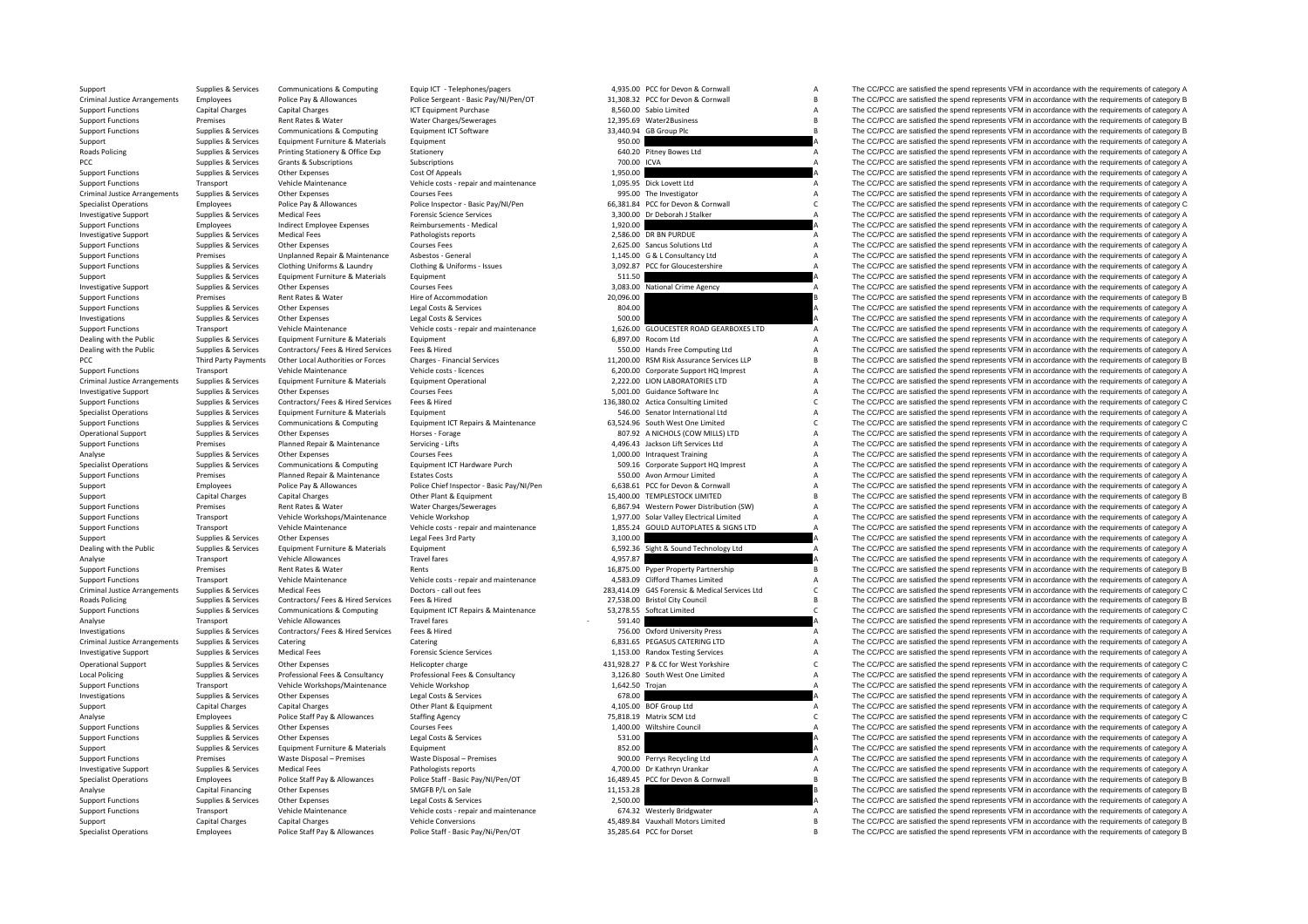**Local Policing** RoadsPCC Third Party Payments

| 3,080.00              |                                                   | А      |
|-----------------------|---------------------------------------------------|--------|
| 42,244.75             | Monmouthshire County Council                      | R      |
|                       | 2,539.50 W A Products (UK) LTD                    | А      |
|                       | 19,657.23 PCC for Devon & Cornwall                | B      |
| 19,305.00             | Cleartone Telecoms Ltd                            | R      |
|                       | 6,375.00 UK Security Vetting (UKSV)               | A      |
|                       | 1,500.00 North Somerset Council                   | Δ      |
| 532.42                |                                                   | A      |
| 600.00                |                                                   | A      |
| 867.75                |                                                   | A      |
|                       | 12,270.00 Sedgemoor District Council              | B      |
|                       | 16,700.00 Lee Hecht Harrison Penna Limited        | R      |
| 531.84                | MICHELIN TYRE PLC                                 | A      |
| 1,317.26              | <b>Telefonica UK Limited</b>                      | A      |
|                       | 985.00 CO-STAR ELECTRONIC COMPONENTS              | A      |
|                       | 548.09 SOMERSET COUNTY COUNCIL                    | A      |
|                       | 3,500.00 OVE ARUP & PARTNERS LTD                  | A      |
| 1,571.50              | 855.47 Mill Autoquip                              | A<br>A |
| 1.353.22              |                                                   | Δ      |
| 27,843.60             | PCC for Wiltshire                                 | R      |
|                       | 7,200.00 CRANFIELD UNIVERSITY                     | A      |
| 550.00                |                                                   | A      |
| 45,279.43             | British Gas Business (Electric)                   | B      |
|                       | 1,071.00 BOF Group Ltd                            | Δ      |
| 1,800.00              |                                                   | A      |
|                       | 6,892.75 Avon Armour Limited                      | A      |
|                       | 5,700.00 NCC Group Security Systems Ltd           | A      |
|                       | 4,500.00 Forensic Solutions Ltd                   | A      |
| 21,040.81             |                                                   | B      |
| 3.888.00              | Vodafone                                          | A      |
|                       | 8,164.74 PCC for Devon & Cornwall                 | A      |
|                       | 8,248.25 Bristol Diocesan Board of Finance L      | A      |
|                       | 993.90 Bristol Storage Equipment Limited          | A      |
|                       | 3,835.77 Forest Fuels Ltd                         | A      |
|                       | 12,180.00 Access Intelligence Media & Comms L     | B      |
| 1,080.00              |                                                   | A      |
| 900.00                |                                                   | Δ      |
| 750.00                | 6 Senses Coaching and Consultancy L               | А      |
|                       | 14,511.39 Xerox (UK) Ltd                          | B      |
| 1,920.00              |                                                   | A      |
| 37,492.24             | ROYAL MAIL GROUP LTD                              | R      |
|                       | 113,274.91 Arval UK Ltd                           | C      |
|                       | 568.00 RSG ENGINEERING LTD                        | A<br>R |
|                       | 23,170.40 DR DS COOK                              | A      |
| 3,582.80<br>1,440.00  |                                                   | A      |
|                       | 78,235.32 PCC for Dorset                          | Ċ      |
|                       | 1,556.26 PHS Group Ltd                            | A      |
|                       | 541.32 BS Mowers Ltd                              | A      |
|                       | 686.40 Arval UK Ltd                               | A      |
|                       | 650.85 SUEZ Recycling and Recovery UK Ltd         | A      |
|                       | 37,147.25 Barnardos                               | B      |
|                       | 500.00 NPS South West Ltd                         | A      |
|                       | 10,344.00 Dr R J Delaney                          | B      |
|                       | 3.391.89 Grinters Limited                         | A      |
| 562.50                | The Guinness Partnership                          | A      |
| 849.00                | Data Pro IT Ltd                                   | A      |
| 579.50                |                                                   | A      |
| 10,694.20             |                                                   | B      |
| 1.079.61              | NEOPOST FINANCE LIMITED                           | A      |
| 3.800.00              | <b>AGX Holdings Ltd</b>                           | Δ      |
| 769.78                |                                                   | A      |
| 500.00                | <b>SNAP SURVEYS LTD</b>                           | A      |
| 7,949.56              |                                                   | A      |
| 1,000.00              | DRA Maintenance Ltd                               | А      |
|                       | 566.61 SAFETY-KLEEN UK LTD                        | A      |
| 724.00                | Sovereign Fire & Security Ltd                     | A      |
|                       | 36,447.90 PCC for Wiltshire                       | B      |
| 31,174.95<br>4,985.82 | CORONA ENERGY RETAIL 4 LTD<br>PCC for South Wales | R<br>A |
|                       |                                                   |        |

Support Capital Charges Capital Charges Capital Charges Capital Charges Capital Charges Capital Charges Capital Charges Capital Charges Capital Charges Capital Charges Capital Construction & Conversion Fees 3,080.00 42.244 Support Functions Premises Rent Rates & Water National Non Domestic Rates 42,244.75 Monmouthshire County Council B The CC/PCC are satisfied the spend represents VFM in accordance with the requirements of category B Support Support Functions Supplies & Services Equipment Eurniture & Materials Equipment Equipment Equipment Equipment Equipment Equipment Pulce Chief Inspector - Basic Papper and Publicate Contents and Depresent and the Separate o Support Employees Police Pay & Allowances Police Chief Inspector - Basic Pay/NI/Pen 19,657.23 PCC for Devon & Cornwall B The CC/PCC are satisfied the spend represents VFM in accordance with the requirements of category B<br>S Support Capital Charges Capital Charges Capital Charges Capital Charges Other Plant & Equipment 19,305.00 Cleartone Telecoms Ltd B The CC/PCC are satisfied the spend represents VFM in accordance with the requirements of ca Specialist Operations Supplies & Services Professional Fees & Consultancy Professional Fees & Consultancy 6,375.00 UK Security Vetting (UKSV) A The CC/PCC are satisfied the spend represents VFM in accordance with the requirements of category A Policing Party Payments Other Local Authorities or Forces Agency Payments - OLAs 1,500.00 North Somerset Council A The CC/PCC are satisfied the spend represents VFM in accordance with the requirements of category A Investigations Supplies & Services Professional Fees & Consultancy Professional Fees & Consultancy Professional Fees & Consultancy Support Feeding and the CC/PCC are satisfied the spend represents VFM in accordance with th The CC/PCC are satisfied the spend represents VFM in accordance with the requirements of category A Support Premises Rent Rates & Water Landlords Service Charge Landlords Service Charge and Service Charge and the Service Charge 867.75 A The CC/PCC are satisfied the spend represents VFM in accordance with the requirements Supplies & Services Professional Fees & Consultancy Professional Fees & Consultancy Professional Fees & Consultancy Professional Fees & Consultancy Professional Fees & Consultancy Professional Fees & Consultancy 12,270.00 Supplies & Services Contractors/ Fees & Hired Services Fees & Hired Services Fees & Hired Services Fees & Hired Services Fees & Hired Services Fees & Hired Services Fees & Hired Services Fees & Hired Services Fees & Hired Support Functions Transport Vehicle Maintenance Vehicle costs - repair and maintenance 531.84 MICHELIN TYRE PLC A The CC/PCC are satisfied the spend represents VFM in accordance with the requirements of category A Support Supplies Applies & Services Communications & Computing Telephone Calls 1,317.26 Telefonica UK Limited A The CC/PCC are satisfied the spend represents VFM in accordance with the requirements of category A Vehicle Ma Transport Vehicle Maintenance Vehicle costs - regair and maintenance 985.00 CO-STAR ELECTRONIC COMPONENTS A The CC/PCC are satisfied the spend represents VFM in accordance with the requirements of category A Support Functions Supplies & Services Professional Fees & Consultancy Professional Fees & Consultancy Professional Fees & Consultancy Professional Fees & Consultancy Professional Fees & Consultancy Professional Fees & Cons Suppliers & Suppliers & Services Professional Fees & Consultancy Professional Fees & Consultancy Professional Fees & Consultancy Professional Fees & Consultancy Professional Fees & Consultancy Professional Fees & Consultan Transport the Capital School of the Capital Capital Capital Capital Capital Capital Capital Capital Capital Capital Capital Capital Capital Capital Capital Capital Capital Capital Capital Capital Capital Capital Capital Ca Support Functions Premises Contribution Category A Landlords Service Charge 1,571.50 1,571.50 A The CC/PCC are satisfied the spend represents VFM in accordance with the requirements of category A<br>Support Supplies & Service Supplies & Services Other Expenses Legal Fees 3rd Party (stategory A 1,353.22 A The CC/PCC are satisfied the spend represents VFM in accordance with the requirements of category A Support Employees Police Staff Pay & Allowances Police Staff - Basic Pay/NI/Pen 27,843.60 PCC for Wiltshire B The CC/PCC are satisfied the spend represents VFM in accordance with the requirements of category B Courses Cour Support Supplies & Services Other Expenses Courses Fees Courses Courses Courses Courses Courses Courses Courses Courses Courses Courses FROM in accordance with the requirements of category A and the spend represents VFM in Support Support Support Other Expenses Legal Fees 3rd Party Support Support Support COPCC are satisfied the spend represents VFM in accordance with the requirements of category A Specialist Operations Premises Energy Costs Energy Costs Electricity Electricity As and the Spendial Data Business (Electric Assess Accordance with the medial Charactericity and the Spendial Charactericity and the Spendial Support Capital Charges Capital Charges Capital Charges ICT Equipment Purchase 1,071.00 BOF Group Ltd A The CC/PCC are satisfied the spend represents VFM in accordance with the requirements of category A Support Functions Employees Indirect Employee Expenses Reimbursements - Medical 1,800.00 A The CC/PCC are satisfied the spend represents VFM in accordance with the requirements of category A<br>Support Functions Security Prem Support Functions Premises Planned Repair & Maintenance Security Security Functions and the CO/PCC are satisfied the spend represents VFM in accordance with the requirements of category A Support Functions Security 6,892.7 Sunniac & Sanicac Communications & Communications of Catalogue Catalogue Catalogue Catalogue Catalogue Catalogue Catalogue Catalogue Catalogue Catalogue Catalogue Catalogue Catalogue Catalogue Catalogue Catalogue Catalogue Support Functions Supplies & Services Other Expenses Courses Fees Courses Fees 4,500.00 Forensic Solutions Ltd A The CC/PCC are satisfied the spend represents VFM in accordance with the requirements of category A Support F Premises Rent Rates & Water Hire of Accommodation 21,040.81 21,040.81 B The CC/PCC are satisfied the spend represents VFM in accordance with the requirements of category B Support Functions Supplies & Services Communications & Computing Equipment ICT Equipment ICT 3,888.00 Vodafone 3,888.00 Vodafone A The CC/PCC are satisfied the spend represents VFM in accordance with the requirements of ca Specialist Operations Transport Tension (Phile Maintenance Vehicle Maintenance Vehicle Maintenance Vehicle costs repair and maintenance and a state of the COPC are satisfied the spend represents VFM in accordance with the Sunning Sunning Services Contractors For Sulfed Services For Sulfed Contractors For Sulfed Services For Sulfed Services For Sulfed Services Sunning Sunning Sunning Sunning Sunning Sunning Sunning Sunning Sunning Sunning Su Support Capital Charges Capital Charges Capital Charges Capital Charges Other Plant & Equipment Charges Other Plant & Equipment Charges Capital Charges Other Plant & Equipment Charges Other Plant & Equipment Charges of the Energy Costs Mood Pellets Wood Pellets and Mood Pellets and Mood Pellets and Mood Pellets and Mood Pellets and The CC/PCC are satisfied the spend represents VFM in accordance with the requirements of category A The CC/PCC Supplies & Services Communications & Computing Equipment ICT Software exercise 12.180.00 Access Intelligence Media & Comms L B The CC/PCC are satisfied the spend represents VFM in accordance with the requirements of catego Supplies & Services Other Expenses Legal Fees 3rd Party 1,080.00 1,080.00 A The CC/PCC are satisfied the spend represents VFM in accordance with the requirements of category A<br>Support Functions and the spend represents VFM Support Functions Employee Expenses Reimbursements Medical 900.00 A The CC/PCC are satisfied the spend represents VFM in accordance with the requirements of category A Supplies & Supples & Services Professional Fees & Consultancy Professional Fees & Consultancy Professional Fees & Consultancy Consultancy and Consultancy 1 750.00 6 Senses Coaching and Consultancy L The CC/PCC are satisfie Printing Transmitted Supplies Assets Printing Stationery Area Corporates Printing 14,511.39 Xerox (UK) Ltd B The CC/PCC are satisfied the spend represents VFM in accordance with the requirements of category B Support Functions Employees Indirect Employee Expenses Reimbursements - Medical 1,920.00 A The CC/PCC are satisfied the spend represents VFM in accordance with the requirements of category A<br>2.19224 ROYAL MALGROUP LTD B Th Printing Stationery & Office Exp Postage 2014 Printing Stationery & Office Exp Postage 37,492.24 ROYAL MAIL GROUP LTD B The CC/PCC are satisfied the spend represents VFM in accordance with the requirements of category B Support Functions Transport Vehicle Maintenance Vehicle costs – fuel vehicle costs – fuel 113,274.91 Arval UK Ltd C The CC/PCC are satisfied the spend represents VFM in accordance with the requirements of category C Support Functions Transport Vehicle Maintenance Vehicle costs ‐ repair and maintenance S68.00 RSG ENGINEERING LTD A The CC/PCC are satisfied the spend represents VFM in accordance with the requirements of category A Investigative Support Supplies & Services Medical Fees Medical Fees Pathologists reports Pathologists reports 23,170.40 DR DS COOK B The CC/PCC are satisfied the spend represents VFM in accordance with the requirements of Supplies & Services Professional Fees & Consultancy Professional Fees & Consultancy 3,582.80 3,582.80 A The CC/PCC are satisfied the spend represents VFM in accordance with the requirements of category A Support Functions Employees Indirect Employee Expenses Reimbursements - Medical 1,440.00 1,440.00 A The CC/PCC are satisfied the spend represents VFM in accordance with the requirements of category A Specialist Operations Employees Police Pay & Allowances Police PC - Basic Pay/NI/Pen/OT 78,235.32 PCC for Dorset C The CC/PCC are satisfied the spend represents VFM in accordance with the requirements of category C Server Support Functions Planned Repair & Maintenance Servicing Agreements 1,556.26 PHS Group Ltd A The CC/PCC are satisfied the spend represents VFM in accordance with the requirements of category A Support Functions Transport Vehicle Maintenance Vehicle costs - repair and maintenance Vehicle costs - repair and maintenance Support Transport Vehicle Maintenance Vehicle costs - fuel vehicle costs - fuel and the maintena Transport Vehicle Maintenance Vehicle costs - fuel exists - fuel 686.40 Arval UK Ltd A The CC/PCC are satisfied the spend represents VFM in accordance with the requirements of category A Support Functions Straining Premises Waste Disposal – Premises Waste Disposal – Premises 650.85 SUEZ Recycling and Recovery UK Ltd A The CC/PCC are satisfied the spend represents VFM in accordance with the requirements of Payments to Clients Crants and Crients Grants Crients of category B The CC/PCC are satisfied the spend represents VFM in accordance with the requirements of category B Concrete the Contract Concrete of the Concrete of the Concrete of the Concrete of the Concrete of the Concrete of the Concrete of the Concrete of the Concrete of the Concrete of the Concrete of the Concrete of the Concrete Investigative Support Supplies & Services Medical Fees Pathologists reports Pathologists reports 10,344.00 Dr R J Delaney B The CC/PCC are satisfied the spend represents VFM in accordance with the requirements of category Premises Planned Repair & Maintenance Planned Maint External works 3,391.89 Grinters Limited A The CC/PCC are satisfied the spend represents VFM in accordance with the requirements of category A Support Functions Premises Rent Rates & Water Rents Rents Rents Rent Rents Rent Rent Rents A The GUIPCC are satisfied the spend represents VFM in accordance with the requirements of category A Support Capital Charges Capital Charges Capital Charges ICT Equipment Purchase ICT Equipment Purchase 849.00 Data Pro IT Ltd A The CC/PCC are satisfied the spend represents VFM in accordance with the requirements of catego Support Supplies & Services Other Expenses Legal Fees 3rd Party Legal The Support Support Area and The CC/PCC are satisfied the spend represents VFM in accordance with the requirements of category A<br>Analyse Transport Vehic Analyse Transport Vehicle Allowances Travel fares Travel fares 10,694.20 B The CC/PCC are satisfied the spend represents VFM in accordance with the requirements of category B<br>Support Functions Support Published and the Ser Printing Stationery & Office Exp Postage Principles of the Stategory A 1,079.61 NEOPOST FINANCE LIMITED A The CC/PCC are satisfied the spend represents VFM in accordance with the requirements of category A 3,800.00 AGX Hol Support Supporter Supporters Communications & Computing Equipment ICT Software 3,800.00 AGX Holdings Ltd A The CC/PCC are satisfied the spend represents VFM in accordance with the requirements of category A Support Functions Supplies & Services Other Expenses Legal Costs & Services Legal Costs & Services Legal Costs & Services 769.78 A The CC/PCC are satisfied the spend represents VFM in accordance with the requirements of ca Support Functions Supporters Communications & Communications Equipment ICT Software 500.00 SNAP SURVEYS LTD A The CC/PCC are satisfied the spend represents VFM in accordance with the requirements of category A Support Supplies & Services Other Expenses Legal Fees 3rd Party Construction & Conversion Works 7,949.56 7,949.56 A The CC/PCC are satisfied the spend represents VFM in accordance with the requirements of category A Catego The CC/PCC are satisfied the spend represents VFM in accordance with the requirements of category A Support Functions Transport Wehicle Workshops/Maintenance Vehicle Materials Vehicle Materials Support The Support Category A The CC/PCC are satisfied the spend represents VFM in accordance with the requirements of category Support Capital Charges Capital Charges Capital Charges Additions:Non Enhanc Cn&Wk B&I 724.00 Sovereign Fire & Security Ltd A The CC/PCC are satisfied the spend represents VFM in accordance with the requirements of categor Specialist Operations Employees Police Pay & Allowances Police PC - Basic Pay/NI/OT/Pen 36,447.90 PCC for Wiltshire B The CC/PCC are satisfied the spend represents VFM in accordance with the requirements of category B<br>Supp Support Functions Premises Energy Costs Gas 31,174.95 CORONA ENERGY RETAIL 4 LTD B The CC/PCC are satisfied the spend represents VFM in accordance with the requirements of category B<br>Specialist Operations Functions Employe Employees Police Staff Pay & Allowances Police Staff - Basic Pay a Mass A Mass A 4,985.82 PCC for South Wales A The CC/PCC are satisfied the spend represents VFM in accordance with the requirements of category A Support Functions Supplies & Services Other Expenses Legal Costs & Services Services 3,168.00 A The CC/PCC are satisfied the spend represents VFM in accordance with the requirements of category A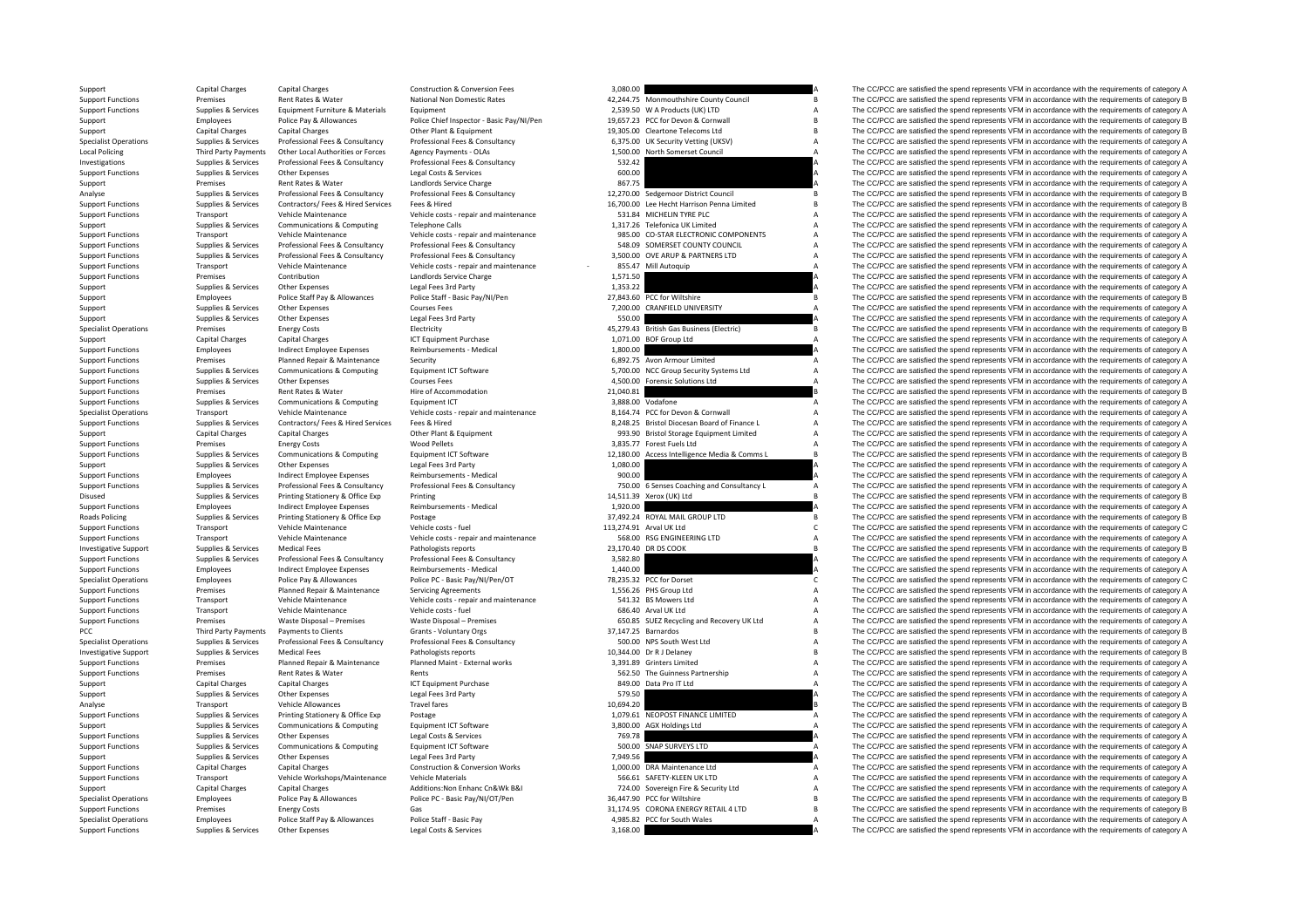PCC Third Party Payments Local Policing Criminal JusticeCriminal JusticeCriminal Justice**Roads Policing** 

| 8,809.06             | PCC for Wiltshire                                                           | A      |
|----------------------|-----------------------------------------------------------------------------|--------|
| 25,708.86            | GOODYEAR DUNLOP TYRES UK LTD                                                | B      |
| 3,380.00             |                                                                             | A      |
|                      | 15,480.00 Systems Technology Consultants Ltd                                | B<br>B |
|                      | 18,218.00 Solar Valley Electrical Limited<br>2,908.75 Kendall Kingscott Ltd | A      |
|                      | 1,200.00 Direct Supply (UK) Ltd                                             | Δ      |
|                      | 4,090.00 HS JACKSON & SON (FENCING) LTD                                     | A      |
| 953.90               | Chubb Fire & Security Ltd                                                   | A      |
| 9,338.50             | SOCOTEC UK Ltd                                                              | A      |
| 242,825.00           | Vauxhall Motors Limited                                                     | C      |
| 830.00               | Sonic Communications (INT) Ltd                                              | A      |
| 732.77               |                                                                             | A      |
| 40,820.80            | Decision Analysis Service Ltd                                               | R      |
| 750.00               |                                                                             | Δ      |
| 4,240.00             | G & L Consultancy Ltd                                                       | A      |
|                      | 1,160.33 Fox Moving and Storage                                             | A<br>A |
| 587.88<br>500.00     | <b>Ballyclare Ltd</b>                                                       | A      |
| 28,375.60            | Chelsea & Westminster Health Charit                                         | B      |
| 1,665.19             | CO-STAR ELECTRONIC COMPONENTS                                               | A      |
| 1,650.00             |                                                                             | A      |
| 1,800.00             |                                                                             |        |
| 1,908.00             | Sovereign Fire & Security Ltd                                               | A      |
| 30.881.91            | SJ Cook & Sons Ltd                                                          | Ŕ      |
| 916.50               |                                                                             | А      |
| 3,500.00             | OVE ARUP & PARTNERS LTD                                                     | A      |
|                      | 80,426.88 SOUTHWEST ONE ICT                                                 | Ċ      |
|                      | 94,250.00 Niche Technology UK Ltd                                           | C      |
|                      | 1,820.00 Avon Armour Limited                                                | A      |
|                      | 41,250.00 North Somerset Council<br>1,340.00 PCC for Devon & Cornwall       | B<br>A |
| 825.00               | Elite Solutions (UK) Ltd                                                    | A      |
| 550.00               |                                                                             | Δ      |
|                      | 895.00 Complete IT Systems                                                  | A      |
|                      | 4,728.42 Beechleigh Promotions Ltd                                          | A      |
| 1,288.00             | Avon Armour Limited                                                         | A      |
| 1.562.40             | INSIGHT DIRECT (UK) LTD                                                     | A      |
| 912.50               |                                                                             | A      |
| 11,154.00            | <b>AGX Holdings Ltd</b>                                                     | B      |
|                      | 760.00 Langford Veterinary Services                                         | A      |
|                      | 19,296.86 Xerox (UK) Ltd<br>94,360.99 PCC for Devon & Cornwall              | B<br>C |
| 674.20               | W A Products (UK) LTD                                                       | A      |
|                      | 23,750.00 P & CC for West Yorkshire                                         | B      |
| 1,397.01             | PCC for Devon & Cornwall                                                    | А      |
| 1,162.50             |                                                                             | A      |
| 894.00               | STQ SAFE T QUIP                                                             | A      |
| 6,525.54             | PCC for Devon & Cornwall                                                    | A      |
| 7,000.00             | VIKING ARMS LTD                                                             | A      |
| 4,464.37             | PCC for Devon & Cornwall                                                    | A      |
| 2,500.00             | SOMERSET COUNTY COUNCIL                                                     | A      |
| 20,688.00            | Dr A J Jeffery                                                              | B<br>A |
| 600.00<br>5.800.00   | GB Group Plc                                                                | A      |
| 750.00               |                                                                             | A      |
| 900.08               | PCC for Wiltshire                                                           | A      |
| 4,856.50             | Senator International Ltd                                                   | A      |
| 13,775.75            | <b>GRANT THORNTON UK LLP</b>                                                | B      |
| 2,432.00             | <b>Bristol Airport</b>                                                      | A      |
| 970.00               | Jigsaw24                                                                    | A      |
| 63,841.14            | PCC for Devon & Cornwall                                                    | C      |
| 2,099.50             | A H Ball                                                                    | A      |
| 2,326.00<br>1,800.00 | SOMERSET COUNTY COUNCIL                                                     | A<br>A |
| 1,253.50             |                                                                             |        |
| 2,610.00             | United Kingdom Accreditation Servic                                         |        |
| 978.00               | A Data Limited                                                              |        |
| 1,455.75             |                                                                             | A      |
| 2,067.00             | Sovereign Fire & Security Ltd                                               | A      |
| 280,799.40           | Somerset County Council Pension Fun                                         | C      |
|                      |                                                                             |        |

Specialist Operations Employees Police Pay & Allowances Police Superintendent - Basic Pay/Ni/Pen 8,809.06 PCC for Wiltshire A The CC/PCC are satisfied the spend represents VFM in accordance with the requirements of categor Support Functions Transport Vehicle Maintenance Vehicle costs ‐ tyres and tubes 25,708.86 GOODYEAR DUNLOP TYRES UK LTD B The CC/PCC are satisfied the spend represents VFM in accordance with the requirements of category B Specialist Operations Supplies & Services Subsistence Subsistence Accommodation Accommodation Accommodation 3,380.00 A The CC/PCC are satisfied the spend represents VFM in accordance with the requirements of category A<br>3.5 Medical Fees Expendit of the CC/PCC are satisfied the spend represents VFM in accordance with the requirements of category B<br>1990 Maintenance Resonative Maint - Flectrical Sections and the Section of the CC/PCC are satisfi Support Functions Transformation of the Premises and Unplanned Repair & Maintenance Responsive Maint-Electrical<br>Support Functions Functions Premises Planned Repair & Maintenance Estates Costs and Electrical Maintenance Est Support Functions Premises Planned Repair & Maintenance Estates Costs 2,908.75 Kendall Kingscott Ltd A The CC/PCC are satisfied the spend represents VFM in accordance with the requirements of category A Corea Contact A Cor Operational Support Supplies & Services Equipment Furniture & Materials Equipment 1,200.00 Direct Supply (UK) Ltd A The CC/PCC are satisfied the spend represents VFM in accordance with the requirements of category A Support Capital Charges Capital Charges Capital Charges Additions:Non Enhanc Cn&Wk B&I 4,090.00 HS JACKSON & SON (FENCING) LTD A The CC/PCC are satisfied the spend represents VFM in accordance with the requirements of cate Transport Vehicle Workshops/Maintenance Vehicle Materials examples and the Security Ltd A The CC/PCC are satisfied the spend represents VFM in accordance with the requirements of category A Investigative Support Supplies & Services Medical Fees Support Forensic Science Services Forensic Science Services 9,338.50 SOCOTEC UK Ltd A The CC/PCC are satisfied the spend represents VFM in accordance with the requirem Support Capital Charges Capital Charges 242,825.00 Vauxhall Motors Limited C The CC/PCC are satisfied the spend represents VFM in accordance with the requirements of category C Supplies & Services Communications & Computing Equipment ICT Consumables and a service communications (NTI) Ltd A The CC/PCC are satisfied the spend represents VFM in accordance with the requirements of category A Support Functions Supplies & Services Other Expenses Legal Costs & Services 732.77 7 732.77 A The CC/PCC are satisfied the spend represents VFM in accordance with the requirements of category A Support Capital Charges Capital Charges Capital Charges Access 1CT Equipment Purchase 40,820.80 Decision Analysis Service Ltd B The CC/PCC are satisfied the spend represents VFM in accordance with the requirements of categ Support Support Support Support Other Expenses Legal Costs & Services 750.00 A The CC/PCC are satisfied the spend represents VFM in accordance with the requirements of category A Sunnort Eurorings Sunning Services Professional Fees & Consultancy Professional Fees & Consultancy Professional Fees & Consultancy 4 240.00 G & J Consultancy Itd The CC/PCC are satisfied the spend represents VFM in accorda Support Functions Premises Planned Repair & Maintenance Alterations to Buildings 1,160.33 Fox Moving and Storage A The CC/PCC are satisfied the spend represents VFM in accordance with the requirements of category A Support Functions Supplies & Services Clothing Uniforms & Laundry Clothing & Uniforms - Issues Clothing A ST.88 Ballyclare Ltd A The CC/PCC are satisfied the spend represents VFM in accordance with the requirements of cate The CC/PCC are satisfied the spend represents VFM in accordance with the requirements of category A Support Capital Charges Capital Charges Capital Charges Vehicle Conversions Vehicle Conversions 28,375.60 B The CC/PCC are satisfied the spend represents VFM in accordance with the requirements of category B<br>Support Functi Transport Vehicle Maintenance Vehicle costs ‐ commissioning 1,665.19 CO‐STAR ELECTRONIC COMPONENTS A The CC/PCC are satisfied the spend represents VFM in accordance with the requirements of category A Support Functions Supplies & Services Other Expenses Cost Of Appeals Cost Of Appeals 1,650.00 A The CC/PCC are satisfied the spend represents VFM in accordance with the requirements of category A Support Functions Employees and increase Indirect Employee Expenses Reimbursements - Medical 1,800.00 A The CC/PCC are satisfied the spend represents VFM in accordance with the requirements of category A<br>
1,908.00 Sovereig Support Functions Agreements Punctions Category A The CC/PCC are satisfied the spend represents VFM in accordance with the requirements of category A The CC/PCC are satisfied the spend represents VFM in accordance with the Support Functions Transport Vehicle Maintenance Vehicle costs - repair and maintenance 30,881.91 SJ Cook & Sons Ltd B The CC/PCC are satisfied the spend represents VFM in accordance with the requirements of category B<br>Supp Supplies & Services Other Expenses Legal Fees 3rd Party 916.50 916.50 A The CC/PCC are satisfied the spend represents VFM in accordance with the requirements of category A Support Capital Charges Capital Charges Capital Charges Construction & Conversion Works 3,500.00 OVE ARUP & PARTNERS LTD A The CC/PCC are satisfied the spend represents VFM in accordance with the requirements of category A Support Functions Capital Charges Capital Charges Capital Charges Capital Charges ICT Equipment Purchase 101 Equipment Purchase 80,426.88 SOUTHWEST ONE ICT C The CC/PCC are satisfied the spend represents VFM in accordance The CC/PCC are satisfied the spend represents VFM in accordance with the requirements of category C Support Capital Charges Capital Charges Capital Charges Music Calegory A ICT Equipment Purchase 1,820.00 Avon Armour Limited A The CC/PCC are satisfied the spend represents VFM in accordance with the requirements of catego Payments to Clients Grants - Voluntary Orgs Crants - Voluntary Orgs 41,250.00 North Somerset Council B The CC/PCC are satisfied the spend represents VFM in accordance with the requirements of category B Specialist Operations Supplies & Services Communications & Computing Tel Enquiry Service 1,340.00 PCC for Devon & Cornwall A The CC/PCC are satisfied the spend represents VFM in accordance with the requirements of category Support Capital Charges Capital Charges Wehicle Conversions 825.00 Elite Solutions 825.00 Elite Solutions (UK) Ltd A The CC/PCC are satisfied the spend represents VFM in accordance with the requirements of category A Support Functions Employees Indirect Employee Expenses Direct Medical Intervention Direct Medical Intervention Direct Medical Intervention Support Employees Inc. a The CC/PCC are satisfied the spend represents VFM in accor Policing Supplies A The CC/PCC are satisfied the spend represents VFM in accordance with the requirements of category A The CC/PCC are satisfied the spend represents VFM in accordance with the requirements of category A Arrangements of the COVICE Supplies Arrangements of Category Arrangements of category A The CC/PCC are satisfied the spend represents VFM in accordance with the requirements of category A The CC/PCC are satisfied the spend Support Capital Charges Capital Charges Capital Charges Construction & Conversion Works 1,288.00 Avon Armour Limited A The CC/PCC are satisfied the spend represents VFM in accordance with the requirements of category A Sup Investigative Supplies Services Equipment Consumables Equipment Consumables and Consumables 1,562.40 INSIGHT DIRECT (IK) LTD A The CC/PCC are satisfied the spend represents VFM in accordance with the requirements of catego Support Supplies & Services Communications & Computing Equipment ICT Software Equipment Software 912.50 912.50 A The CC/PCC are satisfied the spend represents VFM in accordance with the requirements of category A<br>Support S Supplies & Services Equipment Furniture & Materials Equipment 11,154.00 AGX Holdings Ltd B The CC/PCC are satisfied the spend represents VFM in accordance with the requirements of category B Arrangements Supplies & Services Other Expenses Maintenance of dogs/cats 760.00 Langford Veterinary Services <sup>A</sup> The CC/PCC are satisfied the spend represents VFM in accordance with the requirements of category A Support Functions Supplies & Services Professional Fees & Consultancy Professional Fees & Consultancy Professional Fees & Consultance Professional Fees & Consultance Consultance Professional Fees & Consultance Professional online police Structure of Calcular Dolice Carent Racin Dolline Carent Racin Dolline Carent Racin Dolline Carent Racin Dolline Carent Racin Dolline Carent Carent Carent Carent Carent Carent Carent Carent Carent Carent Care Supplies & Services Clothing Uniforms & Laundry Clothing & Leadery Clothing Clothing Clothing Clothing Clothing Clothing Antiforms - non-stock 674.20 MA Products (UK) LTD A The CC/PCC are satisfied the spend represents VFM The CC/PCC are satisfied the spend represents VFM in accordance with the requirements of category B Specialist Operations Employees Police Overtime Police Sergeant - Overtime Police Sergeant - Overtime Police Sergeant - Overtime 1,397.01 PCC for Devon & Cornwall A The CC/PCC are satisfied the spend represents VFM in acco Support Functions Supplies & Services Other Expenses Legal Costs & Services Legal Costs & Services Legal Costs & Services 1,162.50 A The CC/PCC are satisfied the spend represents VFM in accordance with the requirements of Premises Planned Repair & Maintenance Servicing Agreements 894.00 STQ SAFET OUIP A The CC/PCC are satisfied the spend represents VFM in accordance with the requirements of category A Support Employees Police Pay & Allowances Police Chief Inspector - Basic Pay/Ni/Pen 6,525.54 PCC for Devon & Cornwall A The CC/PCC are satisfied the spend represents VFM in accordance with the requirements of category A Su The CC/PCC are satisfied the spend represents VFM in accordance with the requirements of category A Specialist Operations Employees Police Pay & Allowances Police Sergeant - Basic Pay/Pen 4,464.37 PCC for Devon & Cornwall A The CC/PCC are satisfied the spend represents VFM in accordance with the requirements of category Policing Supplies & Services Contractors/ Fees & Hired Services Fees & Hired 2,500.00 SOMERSET COUNTY COUNCIL A The CC/PCC are satisfied the spend represents VFM in accordance with the requirements of category A Developmen Supplies Services Medical Fees Pathologists reports 20,688.00 Dr A J Jeffery B The CC/PCC are satisfied the spend represents VFM in accordance with the requirements of category B Support Functions Supplies & Services Other Expenses Legal Costs & Services Legal Costs & Services Computing Costs & Services Computing Equipment ICT Repairs & Maintenance 5,800.00 GB Group Plc Services A The CC/PCC are sa The CC/PCC are satisfied the spend represents VFM in accordance with the requirements of category A Support Capital Charges Capital Charges Capital Charges Category A Construction & Conversion Fees 750.00 The COPCC are satisfied the spend represents VFM in accordance with the requirements of category A Specialist Operati Third Party Payments Other Local Authorities or Forces Contributions to Other Forces and the COLOGE CONTINE COPC are satisfied the spend represents VFM in accordance with the requirements of category A<br>Sunnlies & Services Superiality Operations Cumples & Services Foundment Furniture & Materials Longe Furniture Dece Funditure and the property of the CONSTANT ON The COPCC are satisfied the spend represents VFM in accordance with the requireme PCC Supplies Aservices Other Expenses External Audit Fee 13,775.75 GRANT THORNTON UK LLP The CC/PCC are satisfied the spend represents VFM in accordance with the requirements of category B<br>1999 Specialist Operations Securi Premises Rent Rates & Water Rents Rents Rents Rents Rents Rents Rents Rents Rents Rents Rents Rents Rents Rent<br>A The CC/PCC are satisfied the spend represents VFM in accordance with the requirements of category A The CC/PC Support Functions Supplies & Services Communications & Computing Equipment ICT Hardware Purch 970.00 Jigsaw24 3000 983,841.14 PCC for Devon & Computing Computing Computing Computing Specialist Operations of Devon Employees Specialist Operations Employees Police Pay & Allowances Police PC - Basic Pay/Ni/Pen/OT 63,841.14 PCC for Devon & Cornwall C The CC/PCC are satisfied the spend represents VFM in accordance with the requirements of category Operational Support Supplies & Services Other Expenses Horses Farrier Costs 2,099.50 A H Ball A The CC/PCC are satisfied the spend represents VFM in accordance with the requirements of category A Support Functions Employees Indirect Employee Expenses Advertising for Staff 2,326.00 SOMERSET COUNTY COUNCIL A The CC/PCC are satisfied the spend represents VFM in accordance with the requirements of category A Support Functions Employees Employee Expenses Reimbursements - Medical 1,800.00 A The CC/PCC are satisfied the spend represents VFM in accordance with the requirements of category A<br>Support Functions Support Functions Serv Support Functions Supplies & Services Other Expenses Cost Of Appeals Cost Of Appeals 1,253.50 A The CC/PCC are satisfied the spend represents VFM in accordance with the requirements of category A Support Support Support Support Contractors Contractors (Fees & Hired Services Fees & Hired Services Fees & Hired Accreditation Accreditation 2.610.00 United Kingdom Accreditation Servic A The CC/PCC are satisfied the spen Supplies Supplies & Services Equipment Eurniture & Materials Equipment Equipment Equipment Equipment expendix a Data Limited A The CC/PCC are satisfied the spend represents VFM in accordance with the requirements of catego support Support Support Other Expenses Legal Costs & Services 1,455.75 A The CC/PCC are satisfied the spend represents VFM in accordance with the requirements of category A The CC/PCC are satisfied the spend represents VFM Support Functions Premises Planned Repair & Maintenance Security Security 2,067.00 Sovereign Fire & Security Ltd A The CC/PCC are satisfied the spend represents VFM in accordance with the requirements of category A Categor of the staff and the animal control of the Staff And Staff And Control of the Staff And Control of the COPCC are satisfied the spend represents VEM in accordance with the requirements of category Control of the Staff And C Specialist Operations Premises Rent Rates & Water Hire of Accommodation Hire of Accommodation 8,149.44 A The CC/PCC are satisfied the spend represents VFM in accordance with the requirements of category A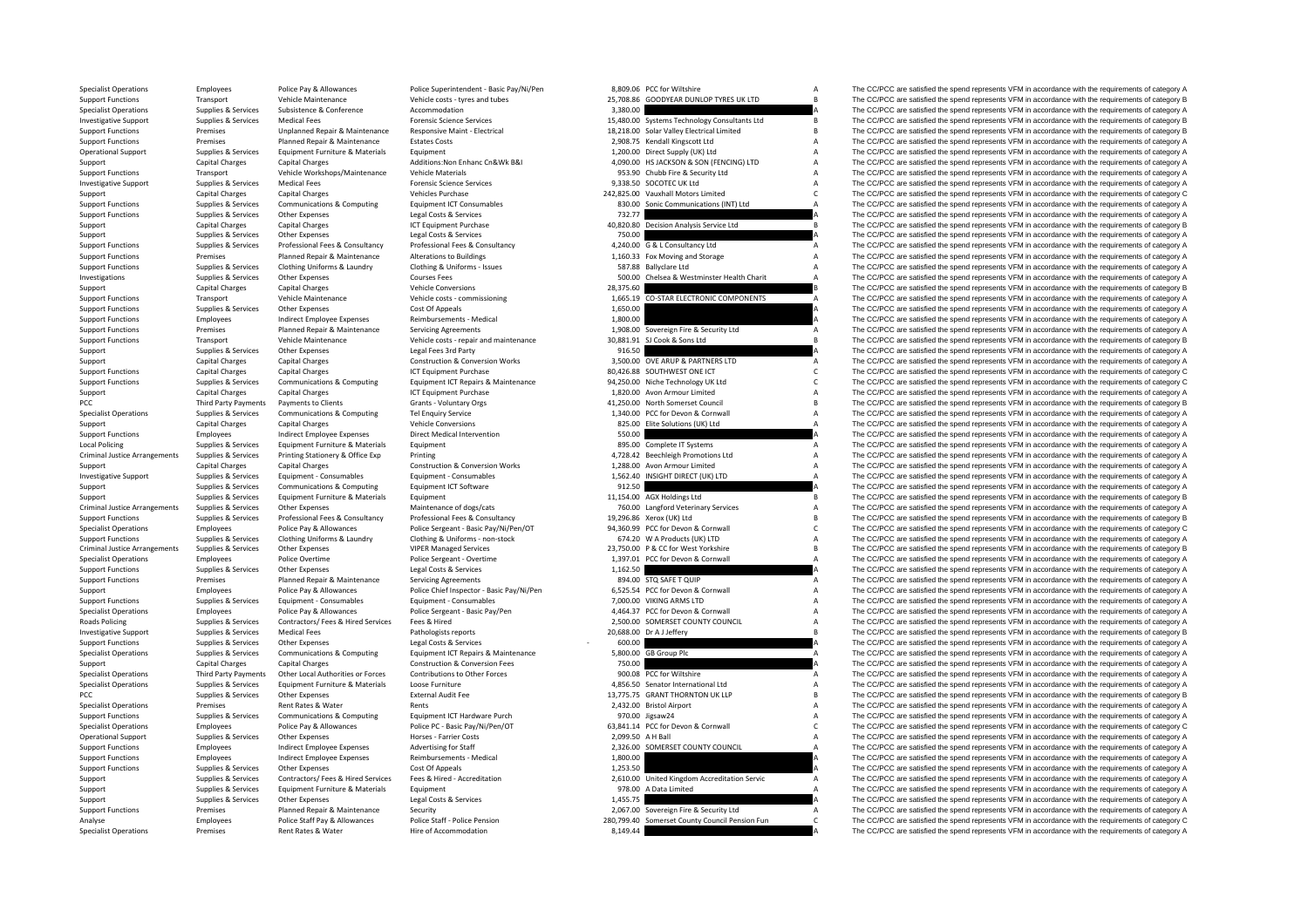**Roads Policing** Criminal JusticeCriminal JusticeCriminal JusticeCriminal JusticeCriminal Justice**Local Policing** 

| 12.979.43  | PCC for Gloucestershire                      | B |
|------------|----------------------------------------------|---|
| 3,156.53   | CASTROL (UK) LTD                             | A |
| 1,080.00   | Emersons Green Management Company L          | A |
| 1,920.00   |                                              | A |
| 99,965.86  | PCC for Gloucestershire                      | C |
|            | 5,431.00 JLA Limited                         | A |
| 10,854.12  | PCC for Gloucestershire                      | B |
| 1,421.00   |                                              | A |
| 16,054.00  | SOMERSET COUNTY COUNCIL                      | B |
|            |                                              | A |
|            | 559.80 Tele-Traffic (UK) Limited             |   |
|            | 897.00 PCC for Hampshire                     | A |
|            | 962.31 Cablecom Networking Ltd               | A |
| 40,086.24  | Telefonica UK Limited                        | B |
| 920.00     | The Hub Events Ltd                           | A |
| 1,114.90   |                                              | A |
|            | 5,685.64 PCC for Devon & Cornwall            | А |
|            | 5,998.17 PCC for Devon & Cornwall            | A |
|            | 1,250.00 SEPURA PLC                          | A |
|            | 1,359.98 MOBILE WINDSCREENS LTD              | A |
|            | 676.56 DRIVE VAUXHALL                        | A |
|            | 4,818.38 Adecco UK Ltd                       | A |
|            | 4,485.65 PCC for Devon & Cornwall            | A |
|            | 92,399.00 Integral UK Ltd                    | C |
|            |                                              |   |
| 1,265.00   | <b>WESTON COLLEGE</b>                        | A |
| 8,947.69   | South West One Limited                       | A |
| 3,793.61   |                                              | A |
| 3,969.17   |                                              | Δ |
|            | 1,482.00 Telefonica UK Ltd                   | A |
|            | 12,017.86 PCC for Devon & Cornwall           | B |
| 875.00     |                                              | A |
|            | 9,041.13 Avrils Fencing & Timber Products Lt | A |
|            | 1,660.00 Aquarius Waste Management Ltd       | A |
| 5,336.25   | <b>AVON PROTECTION</b>                       | A |
|            | 8,742.50 PCC for Wiltshire                   | A |
| 9,642.92   | PCC for Devon & Cornwall                     | A |
|            |                                              | A |
| 850.00     | Love to Ride Ltd                             |   |
| 5,000.00   |                                              | A |
| 6,064.41   | PCC for Devon & Cornwall                     | A |
| 17,280.00  | SOFTWARE BOX LTD                             | B |
| 800.00     |                                              | A |
|            | 5,725.00 Smith Consult Limited               | А |
|            | 2,674.75 BRITISH TELECOMMUNICATIONS PLC      | A |
|            | 1,033.64 Kingsmead of Bath                   | A |
|            | 675.00 Kent Police & Crime Commissioner      | A |
|            | 1,194.50 PCC for Devon & Cornwall            | A |
|            | 733.00 Good Riddance Pest Control Ltd        | A |
|            | 675.00 Kent Police & Crime Commissioner      | A |
|            |                                              | A |
|            | 9,215.00 Solar Valley Electrical Limited     |   |
|            | 6,004.20 Royal Devon and Exeter NHS Foundati | A |
|            | 1,441.51 Vodafone Corporate Limited          | A |
|            | 650.00 FPG (UK) Ltd                          | A |
|            | 768.08 BOND SOLON TRAINING LTD               | A |
| 1,495.00   |                                              | A |
|            | 597.00 Agile Control Ltd                     | A |
|            | 2,700.00 D.tec International Limited         | A |
| 1,625.70   | Arktis Endurance Textiles Ltd                | A |
| 536,786.00 | Telefonica UK Limited                        | C |
| 1,993.64   |                                              | A |
| 4,846.14   |                                              | A |
| 10,000.00  | Unseen (UK)                                  | R |
| 936.00     |                                              | A |
|            |                                              |   |
|            | 6,632.07 PCC for Devon & Cornwall            | A |
|            | 649.60 AAH Pharmaceuticals Ltd               | A |
| 8,818.00   |                                              | A |
|            | 2,084.00 Basware Holdings Limited            | A |
|            | 119,745.62 PCC for Devon & Cornwall          | c |
|            | 4,356.49 Kendall Kingscott Ltd               | A |
|            | 1,898.14 Royal Devon and Exeter NHS Foundati | A |
| 3,004.00   | <b>WESTON RECOVERY SERVICES</b>              | A |
| 8,390.82   | BATH & NORTH EAST SOMERSET COUNCIL           | A |
| 1,192.10   | PCC for Dorset                               | A |
|            | 21.634.50 North Somerset Council             | B |

Support Employees Police Pay & Allowances Police Chief Inspector - Basic Pay/NI/Pen 12,979.43 PCC for Gloucestershire B The CC/PCC are satisfied the spend represents VFM in accordance with the requirements of category B Support Functions Transport Vehicle Maintenance Vehicle costs - repair and maintenance 3,156.53 CASTROL (UK) LTD A The CC/PCC are satisfied the spend represents VFM in accordance with the requirements of category A Support Functions Premises Rent Rates & Water Landlords Service Charge 1,080.00 Emersons Green Management Company L A The CC/PCC are satisfied the spend represents VFM in accordance with the requirements of category A<br>Supp Support Functions Employee Expenses Apple The CONCC are satisfied the spend represents VFM in accordance with the requirements of category A<br>Contributions to the forces and the spend represents VFM in accordance with the r Contribution of the Local Authorities or Forces contributions to Other Forces of the COPCC are satisfied the spend represents VFM in accordance with the requirements of category Contributions of the COPCC are satisfied the Coperational Support Support Support Support Support Support Support Support Turniture A The CC/PCC are satisfied the spend represents VFM in accordance with the requirements of category A The CC/PCC are satisfied the spen Specialist Operations Employees Police Pay & Allowances Police Sergeant - Basic Pay/NI/Pen/OT 10.854.12 PCC for Gloucestershire Basic Pay/NI/Pen/OT 10.854.12 PCC for Gloucestershire Basic Pay and Requirements of category B Support Functions Supplies & Services Other Expenses Legal Costs & Services Costs Coverses Legal Costs & Services 1,421.00 A The CC/PCC are satisfied the spend represents VFM in accordance with the requirements of category The CC/PCC are satisfied the spend represents VFM in accordance with the requirements of category B Policing Supplies & Services Equipment Furniture & Materials Equipment Equipment Equipment Supplies Equipment Supplies Equipment Curres Equipment Curres Equipment Curres Equipment Supplies A The CC/PCC are satisfied the sp Other Expenses Courses Fees Courses Fees and Support Functions Supplies and Decision of Courses Fees 897.00 PCC for Hampshire A The CC/PCC are satisfied the spend represents VFM in accordance with the requirements of categ Support Capital Charges Capital Charges Capital Charges ICT Equipment Purchase 962.31 Cablecom Networking Ltd A The CC/PCC are satisfied the spend represents VFM in accordance with the requirements of category A Support Capital Charges Capital Charges Alternation CT Equipment Purchase 10 and the magnetic Argument Purchase 40,086.24 Telefonica UK Limited B The CC/PCC are satisfied the spend represents VFM in accordance with the req PCC Supplies & Services Other Expenses Courses Fees Courses Fees 920.00 The Hub Events Ltd A The CC/PCC are satisfied the spend represents VFM in accordance with the requirements of category A<br>Supplies & Services Other Exp Support Supplies & Services Other Expenses Legal Fees 3rd Party 1,114.90 A The CC/PCC are satisfied the spend represents VFM in accordance with the requirements of category A Support Employees Police Staff Pay & Allowances Police Staff - Basic Pay/NI/Pen 5,685.64 PCC for Devon & Cornwall A The CC/PCC are satisfied the spend represents VFM in accordance with the requirements of category A Suppor Specialist Operations Employees Police Pay & Allowances Police Inspector - Basic Pay/NI/Pen<br>Supposed Specialist Operations Supposed Communications & Communications & Communications & Communications Environment ITT 150.00 S The CC/PCC are satisfied the spend represents VFM in accordance with the requirements of category A Support Functions Transport Vehicle Maintenance Vehicle costs ‐ repair and maintenance 1,359.98 MOBILE WINDSCREENS LTD A The CC/PCC are satisfied the spend represents VFM in accordance with the requirements of category A S Support Transport Vehicle Maintenance Vehicle costs - repair and maintenance 676.56 DRIVE VAUXHALL A The CC/PCC are satisfied the spend represents VFM in accordance with the requirements of category A The CC/PCC are satisf Support Functions Functions Employees Police Staff Pay & Allowances Staffing Agency Staffing Agency Agency 4,818.38 Adecco UK Ltd A The CC/PCC are satisfied the spend represents VFM in accordance with the requirements of c Arrangements Supplies Arrangement Communications & Computing Equipment ICT Hardware Purch 4,485.65 PCC for Devon & Cornwall A The CC/PCC are satisfied the spend represents VFM in accordance with the requirements of categor Support Functions Premises Planned Repair & Maintenance Repairs & Maint General 92,399.00 Integral UK Ltd C The CC/PCC are satisfied the spend represents VFM in accordance with the requirements of category C Support Functions Supplies & Services Other Expenses Courses Fees Courses Fees Courses Fees 1,265.00 WESTON COLLEGE A The CC/PCC are satisfied the spend represents VFM in accordance with the requirements of category A<br>Supp Support Supplies & Services Communications & Computing Equipment ICT Software a B.947.69 South West One Limited A The CC/PCC are satisfied the spend represents VFM in accordance with the requirements of category A Specialist Operations Transport Vehicle Maintenance Vehicle costs – fuel vehicle costs – fuel vehicle costs – fuel vehicle costs – fuel vehicle costs – fuel and the spend represents VFM in accordance vith the requirements Analyse Transport Vehicle Allowances Travel fares Travel fares 3,969.17 A The CC/PCC are satisfied the spend represents VFM in accordance with the requirements of category A<br>Supplier & Sanices Communications & Communicatio Supplies Communications Support Functions Communications of Computing Computing Computing Computing Computing Computing Computing Computing Computing Computing Computing Computing Computing Computing Computing Computing Co Arrangements Employees Police Pay & Allowances Police Inspector - Basic Pay/NI/Pen 12,017.86 PCC for Devon & Cornwall B The CC/PCC are satisfied the spend represents VFM in accordance with the requirements of category B Su The CC/PCC are satisfied the spend represents VFM in accordance with the requirements of category A Support Capital Charges Capital Charges Capital Charges Capital Charges Capital Charges Capital Charges Capital Charges Capital Construction & Conversion Works 9,041.13 Avrils Fencing & Timber Products Lt A The CC/PCC are Support Functions Premises Planned Repair & Maintenance Servicing - Severage Pumps & Septic 1,660.00 Aquarius Waste Management Ltd A The CC/PCC are satisfied the spend represents VFM in accordance with the requirements of Support Functions Supplies & Services Equipment Furniture & Materials Equipment Operational 5,336.25 AVON PROTECTION A The CC/PCC are satisfied the spend represents VFM in accordance with the requirements of category A Specialist Operations Employees Police Pay & Allowances Police Sergeant - Basic Pay/Pen 8,742.50 PCC for Wiltshire A The CC/PCC are satisfied the spend represents VFM in accordance with the requirements of category A Crimi Employees Police Pay & Allowances Police PC - Basic Pay/NI/Ot/Pen 9,642.92 PCC for Devon & Cornwall A The CC/PCC are satisfied the spend represents VFM in accordance with the requirements of category A Support Support Support Services Professional Fees & Consultancy Professional Fees & Consultancy Professional Fees & Consultancy Professional Fees & Consultancy and a SSO.00 Love to Ride Ltd A The CC/PCC are satisfied the Support Supplies & Services Other Expenses Legal Fees 3rd Party 5,000.00 5,000.00 A The CC/PCC are satisfied the spend represents VFM in accordance with the requirements of category A<br>Support Support of the spend of the sp Franchuses Police Pay & Allowances Police Inspector - Basic Pay / Ni / Pen 606441 PC for Devon & Cornwall The CC/PCC are satisfied the spend represents VFM in accordance with the requirements of category A Support Functions Supplies & Services Communications & Computing Equipment ICT Software 17,280.00 SOFTWARE BOX LTD B The CC/PCC are satisfied the spend represents VFM in accordance with the requirements of category B<br>Suppo Supplies & Services Other Expenses Legal Costs & Services 800.00 A The CC/PCC are satisfied the spend represents VFM in accordance with the requirements of category A Support Capital Charges Capital Charges Capital Charges Construction & Construction & Conversion Fees 5,725.00 Smith Consult Limited A The CC/PCC are satisfied the spend represents VFM in accordance with the requirements o Support Supplies & Services Communications & Computing Equipment ICT 2,674.75 BRITISH TELECOMMUNICATIONS PLC A The CC/PCC are satisfied the spend represents VFM in accordance with the requirements of category A Support Premises Rent Rates & Water Landlords Service Charge 1,033.64 Kingsmead of Bath A The CC/PCC are satisfied the spend represents VFM in accordance with the requirements of category A Supplies & Services Other Expenses Courses Fees Courses Fees 675.00 Kent Police & Crime Commissioner A The CC/PCC are satisfied the spend represents VFM in accordance with the requirements of category A Specialist Operations Employees Police Pay & Allowances Housing Allowance - PC 1,194.50 PCC for Devon & Cornwall A The CC/PCC are satisfied the spend represents VFM in accordance with the requirements of category A Support Support Functions Premises Planned Repair & Maintenance Repairs & Maint General 733.00 Good Riddance Pest Control Ltd A The CC/PCC are satisfied the spend represents VFM in accordance with the requirements of category A Analyse Supplies Services Other Expenses Courses Fees Courses Fees Courses Fees 675.00 Kent Police & Crime Commissioner A The CC/PCC are satisfied the spend represents VFM in accordance with the requirements of category A Compare the COPCC are satisfied the spend tepresents VFM in accordance with the requirements of category A and the compare of the control of the control of the control of the control of the control of the control of the co The CC/PCC are satisfied the spend represents VEM in accordance with the requirements of category. A Specialist Operations Supplies & Services Communications & Computing Telephone Calls 1,441.51 Vodafone Corporate Limited A The CC/PCC are satisfied the spend represents VFM in accordance with the requirements of category A Premises Rent Rates & Water Landlords Service Charge Charge 650.00 FPG (UK) Ltd A The CC/PCC are satisfied the spend represents VFM in accordance with the requirements of category A Specialist Operations Supplies Services Other Expenses Courses Fees 768.08 BOND SOLON TRAINING LTD A The CC/PCC are satisfied the spend represents VFM in accordance with the requirements of category A Support Functions Supplies & Services Other Expenses Legal Costs & Services Legal Costs & Services Legal Costs & Services 1,495.00 A The CC/PCC are satisfied the spend represents VFM in accordance with the requirements of PCC Supplies Again Control Ltd A The CC/PCC are satisfied the spend reproduce with the requirements of category A The CC/PCC are satisfied the spend reproduce with the requirements of category A The CC/PCC are satisfied th Analyse Supplies & Services Equipment - Consumables Equipment - Consumables Equipment - Consumables Equipment - Consumables 2,700.00 D.tec International Limited A The CC/PCC are satisfied the spend represents VFM in accord The CC/PCC are satisfied the spend represents VFM in accordance with the requirements of category A Support Capital Charges Capital Charges Additions Enhancing Software Licen 536,786.00 Telefonica UK Limited C The CC/PCC are satisfied the spend represents VFM in accordance with the requirements of category C Supplies Asservices Other Expenses Legal Fees 3rd Party 1,993.64 1,993.64 A The CC/PCC are satisfied the spend represents VFM in accordance with the requirements of category A<br>Support Experiments of category and the requir Support Employees Indirect Employee Refunds Contributions 4,846.14 A The CC/PCC are satisfied the spend represents VFM in accordance with the requirements of category A Support Functions Third Party Payments Contribution Contribution Contribution Contribution Contribution Contribution Contribution Contribution Contribution Contribution Contribution Contribution Contribution Contribution C Supplies & Services Communications & Computing Telephone Calls 936.00 936.00 A The CC/PCC are satisfied the spend represents VFM in accordance with the requirements of category A<br>Support Support Phone Philip Pay & Allowanc Support Employees Police Pay & Allowances Police Chief Inspector - Basic Pay/NI/ins 6,632.07 PCC for Devon & Cornwall A The CC/PCC are satisfied the spend represents VFM in accordance with the requirements of category A Su Support Functions Supplies & Services Medical Fees Drugs & Medical Requisites 649.60 AAH Pharmaceuticals Ltd A The CC/PCC are satisfied the spend represents VFM in accordance with the requirements of category A Support Functions Support Costs Other Expenses Legal Costs & Services 8,818.00 A The CC/PCC are satisfied the spend represents VFM in accordance with the requirements of category A Supplies & Services Communications & Computing Equipment ICT Repairs & Maintenance 2,084.00 Basware Holdings Limited The CC/PCC are satisfied the spend represents VFM in accordance with the requirements of category A<br>Suppo Support Employees Police Staff Pay & Allowances Police Staff - Basic Pay/NI/Pen 119,745.62 PCC for Devon & Cornwall C The CC/PCC are satisfied the spend represents VFM in accordance with the requirements of category C Support Capital Charges Capital Charges Capital Charges Additions:Non Enhancing Fees 4,356.49 Kendall Kingscott Ltd A The CC/PCC are satisfied the spend represents VFM in accordance with the requirements of category A Supp Supplies & Services Clothing Uniforms & Laundry and Management Management Cleaning and Management of Content of the EC/PCC are satisfied the spend represents VFM in accordance with the requirements of category A<br>Supplies & Support Functions Supporters Other Expenses Courses Courses Fees 3,004.00 WESTON RECOVERY SERVICES A The CC/PCC are satisfied the spend represents VFM in accordance with the requirements of category A Support Functions Premises Premises Rent Rates & Water Rents Rents Rents Rents Rents Rents Rents Rents Rents Rents Rents Rents Rents Report Press Rents Rents Report Report Rents Rents 8,390.82 BATH & NORTH EAST SOMERSET CO The CC/PCC are satisfied the spend represents VFM in accordance with the requirements of category A Third Party Payments Payments to Clients Collents Crants - Voluntary Orgs 21,634.50 North Somerset Council B The CC/PCC are satisfied the spend represents VFM in accordance with the requirements of category B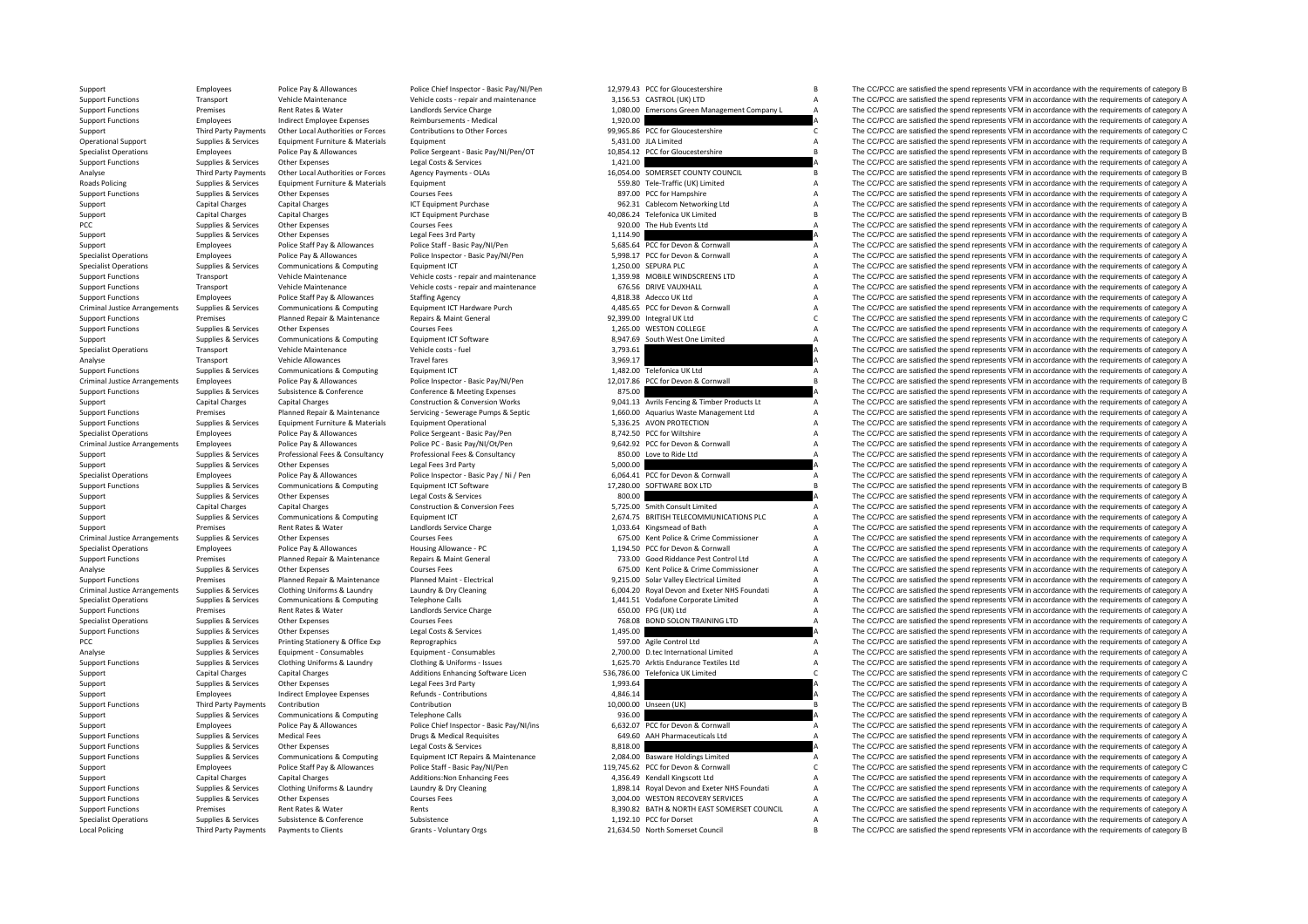Criminal JusticeCriminal Justice**Roads Policing Roads Policing** Roads Policing **PCC Third Party Payments** Criminal Justice**Local Policing** 

|                  | 519.60 Vodafone Corporate Limited                                                 | А      |
|------------------|-----------------------------------------------------------------------------------|--------|
|                  | 6,499.50 Senator International Ltd                                                | А      |
| 9,129.00         | Vehicle Livery Solutions Ltd                                                      | A      |
|                  | 820.84 Summervale Surgery                                                         | A      |
|                  | 3,579.00 PCC for Devon & Cornwall                                                 | A      |
| 1,757.40         | Scot Group Ltd                                                                    | A      |
| 1,377.25         |                                                                                   | A      |
| 625.00           |                                                                                   | A      |
| 1,560.00         | Biotects Ltd (T/A Everything-ID)                                                  | A      |
| 630.00           |                                                                                   | A      |
| 9,538.00         | DRA Maintenance Ltd                                                               | A      |
|                  | 7,173.40 Boing Rapid Secure Ltd                                                   | A      |
|                  | 1,319.00 MASS SPEC ANALYTICAL LTD                                                 | А      |
|                  | 5,000.00 Capita Secure Information Solutions                                      | A      |
| 2,170.00         | Hartshill Kennels and Cattery                                                     | A      |
| 912.50           |                                                                                   | A      |
| 22,402.72        | PCC for Devon & Cornwall                                                          | R      |
| 22,094.45        | PCC for Gloucestershire                                                           | R      |
| 678.00           |                                                                                   | A      |
|                  | 9,500.00 South West One Limited                                                   | A      |
|                  | 32,148.07 PCC for Devon & Cornwall                                                | R      |
|                  | 2,280.00 Solar Valley Electrical Limited                                          | A      |
|                  | 6,193.36 PCC for Devon & Cornwall                                                 | A      |
|                  | 5,976.00 PCC for South Wales                                                      | A      |
| 638.11           | Mill Autoquip                                                                     | A      |
|                  | 521.48 Fred R Powell & Son Ltd                                                    | A      |
| 9,479.00         |                                                                                   | A      |
| 1,939.51         | Hays Specialist Recruitment Ltd                                                   | A      |
| 3,163.78 Bidfood |                                                                                   | A      |
|                  | 700.00 Kingsmead of Bath                                                          | А      |
|                  | 17,049.13 South West One Limited                                                  | B      |
|                  | 7,462.50 PMR Products Ltd                                                         | A      |
|                  | 6,940.97 Qlik Tech UK Limited                                                     | A      |
|                  | 1,776.00 D.tec International Limited                                              | A      |
|                  | 595.00 Child Rescue Coalition EU                                                  | A      |
| 570.00           | TMS CONSULTANCY                                                                   | A      |
| 750.00           |                                                                                   | А      |
| 2,500.00         | College of Policing Ltd                                                           | A      |
| 13,105.42        | Suffolk Life Annuities Ltd                                                        | B<br>A |
| 2,750.00         |                                                                                   | А      |
|                  | 1,232.00 CITY & GUILDS                                                            | А      |
|                  | 3,871.59 SMSR (Social & Market Strategic Res<br>6,016.64 PCC for Devon & Cornwall | A      |
|                  | 600.00 Oxford University Press                                                    | A      |
| 1,566.00         |                                                                                   | A      |
| 1,275.00         |                                                                                   | A      |
| 1,039.20         | Vodafone Corporate Limited                                                        | A      |
|                  | 765.00 JLA Limited                                                                | А      |
| 6,594.00         |                                                                                   | A      |
| 2,880.00         |                                                                                   | A      |
| 699.00           | Driveshaft UK                                                                     | A      |
| 1,800.00         |                                                                                   | A      |
| 1,860.00         | James Arnold                                                                      | A      |
| 3,700.00         |                                                                                   | А      |
|                  | 22,385.00 Axon Public Safety UK Limited                                           | B      |
|                  | 730.20 Cooneen Protection                                                         | A      |
|                  | 882.00 RLSS Direct                                                                | A      |
|                  | 28,132.28 College of Policing Ltd                                                 | B      |
|                  | 4,047.00 North Somerset Council                                                   | A      |
|                  | 959.80 INSIGHT DIRECT (UK) LTD                                                    | A      |
|                  | 17,157.98 Northgate Public Services (UK) Ltd                                      | B      |
| 113,925.43       | Sodexo Limited                                                                    | C      |
| 101,426.37       | EDF ENERGY 1 LIMITED                                                              | C      |
|                  | 1,750.00 Defence Infrastructure Organisation                                      | A      |
|                  | 2,398.00 Focus on Training                                                        | А      |
|                  | 720.00 Jigsaw24                                                                   | А      |
|                  | 49,495.50 Victim Support                                                          | B      |
|                  | 1,800.00 PCC for Wiltshire                                                        | A      |
|                  | 617.00 PCC for Dorset                                                             | A      |
|                  | 597.25 PCC for Devon & Cornwall                                                   | A      |
|                  | 3,500.00 Claremont Group Interiors Limited                                        | A      |
|                  | 2,000.00 VEOLIA ES (UK) LTD                                                       | A      |
|                  |                                                                                   |        |

Investigations Supplies & Services Grants & Subscriptions Subscriptions Subscriptions Subscriptions Subscriptions Subscriptions Subscriptions Subscriptions Subscriptions Subscriptions Subscriptions A The CC/PCC are satisfi Support Functions Premises Planned Repair & Maintenance Alterations to Buildings 6,499.50 Senator International Ltd A The CC/PCC are satisfied the spend represents VFM in accordance with the requirements of category A Support Functions Transport Vehicle Maintenance Vehicle costs ‐ commissioning 9,129.00 Vehicle Livery Solutions Ltd A The CC/PCC are satisfied the spend represents VFM in accordance with the requirements of category A Supp Support Premises Rent Rates & Water Rents Rents Rents and the Surgery A The CC/PCC are satisfied the spend represents VFM in accordance with the requirements of category A Specialist Operations Supplies & Services Communications & Computing Tel Enquiry Service 3,579.00 PCC for Devon & Cornwall A The CC/PCC are satisfied the spend represents VFM in accordance with the requirements of category Support Functions Transport Vehicle Hire Market Hired Vehicle Costs Hired Vehicle Costs 1,757.40 Scot Group Ltd A The CC/PCC are satisfied the spend represents VFM in accordance with the requirements of category A Support Support Support Supporters Other Expenses Legal Fees 3rd Party 1,377.25 A The CC/PCC are satisfied the spend represents VFM in accordance with the requirements of category A Specialist Operations Premises Energy Costs Electricity Electricity Electricity A Support Purchase Energy Costs Electricity A The CC/PCC are satisfied the spend represents VFM in accordance with the requirements of categor Support Capital Charges Capital Charges ICT Equipment Purchase 1,560.00 Biotects Ltd (T/A Everything-ID) A The CC/PCC are satisfied the spend represents VFM in accordance with the requirements of category A Specialist Operations Premises Rent Rates & Water Water Charges/Sewerages 630.00 Charges and the CO/PCC are satisfied the spend represents VFM in accordance with the requirements of category A<br>Support Functions Premises Pr Support Functions Premises Unplanned Repair & Maintenance Responsive Maint Internal Wall or Door 9,538.00 DRA Maintenance Ltd A The CC/PCC are satisfied the spend represents VFM in accordance with the requirements of categ Support Functions Premises Unplanned Repair & Maintenance Vandalism - Repairs General 7,173.40 Boing Rapid Secure Ltd A The CC/PCC are satisfied the spend represents VFM in accordance with the requirements of category A Investigative Support Supplies & Services Medical Fees Forensic Science Services Forensic Science Services 1,319.00 MASS SPEC ANALYTICAL LTD A The CC/PCC are satisfied the spend represents VFM in accordance with the requir Support Capital Charges Capital Charges Capital Charges ICT Equipment Purchase ICT Equipment Purchase Capital Charges Capital Charges ICT Equipment Purchase A S,000.00 Capita Secure Information Solutions A The CC/PCC are s Supplies & Services Other Expenses Dogs - Kennel Purchase & Maint 2,170.00 Hartshill Kennels and Cattery A The CC/PCC are satisfied the spend represents VFM in accordance with the requirements of category A The CC/PCC ar Support Supplies & Services Communications & Computing Equipment ICT Software 912.50 912.50 A The CC/PCC are satisfied the spend represents VFM in accordance with the requirements of category A Support of category A Suppor Employees and the control of the control of the control of the control of the control of the control of the control of the control of the control of the control of the control of the control of the control of the control o Support Employees Police Staff Pay & Allowances Police Staff - Basic Pay/NI/Pen 22,094.45 PCC for Gloucestershire B The CC/PCC are satisfied the spend represents VFM in accordance with the requirements of category B Investigations Supplies & Services Other Expenses Legal Costs & Services Legal Costs & Services Legal Costs & Services 678.00 COST COST CONTENT A The CC/PCC are satisfied the spend represents VFM in accordance with the req Fees & Hired Supplies Contractors Contractors Contractors Contractors Contractors Contractors Fees A The CC/PCC are satisfied the spend represents VFM in accordance with the requirements of category A The CC/PCC are satisf Arrangements Employees Police Pay & Allowances Police Sergeant - Basic Pay/NI/ OT 32,148.07 PCC for Devon & Cornwall B The CC/PCC are satisfied the spend represents VFM in accordance with the requirements of category B ann Support Functions on the presents of the processes of the Presents of the Presents of the Presents of the COPC are satisfied the spend represents VFM in accordance with the requirements of category A<br>Consider Onesting and Employees Police Pay & Allowances Police Inspector - Basic Pay/Ni/Pen 6.193.36 PCC for Devon & Cornwall Manuscom And The CC/PCC are satisfied the spend represents VFM in accordance with the requirements of category A<br>Suppl Operational Support Supplies & Services Other Expenses Courses Fees Courses Fees S.976.00 PCC for South Wales A The CC/PCC are satisfied the spend represents VFM in accordance with the requirements of category A Support Fu Transport Vehicle Maintenance Vehicle costs - repair and maintenance on the COPCC are satisfied the spend represents VFM in accordance with the requirements of category A Support Functions Transport Vehicle Maintenance Vehicle costs – commissioning 521.48 Fred R Powell & Son Ltd A The CC/PCC are satisfied the spend represents VFM in accordance with the requirements of category A Supplies & Services Other Expenses Legal Fees 3rd Party 9,479.00 9,479.00 A The CC/PCC are satisfied the spend represents VFM in accordance with the requirements of category A<br>Support Europeans (Allegal Fees 3rd Party 1999 Employees Police Staff Pay & Allowances Staffing Agency 1,999.51 Have Specialist Recruitment Ltd A The CC/PCC are satisfied the spend represents VFM in accordance with the requirements of category A The CC/PCC are satisfie Arrangements Supplies Arrangements Supplies Arrangements Supplies and costs 3,163.78 Bidfood 3,163.78 Bidfood<br>3,163.78 Bidfood 3,163.78 Bidfood 3,163.78 Bidfood 3,163.78 Bidfood 3,163.78 a The CC/PCC are satisfied the spen Support Premises Unplanned Repair & Maintenance Responsive Maint ‐ Redecorations 700.00 Kingsmead of Bath A The CC/PCC are satisfied the spend represents VFM in accordance with the requirements of category A Supplies & Services Professional Fees & Consultancy Professional Fees & Consultancy Professional Fees & Consultancy Professional Fees & Consultancy 17,049.13 South West One Limited Build Build Build Build Build Build Build Support Supplies & Services Equipment Eurniture & Materials Equipment Equipment Furniture and the spend represent of the CC/PCC are satisfied the spend represents VFM in accordance with the requirements of category A Suppo Support Capital Charges Capital Charges Capital Charges ICT Equipment Purchase 6,940.97 Qlik Tech UK Limited A The CC/PCC are satisfied the spend represents VFM in accordance with the requirements of category A Poplics & Services Equipment Furniture & Materials Equipment Operational 1,776.00 D.tec International Limited A The CC/PCC are satisfied the spend represents VFM in accordance with the requirements of category A Service Ca Support Supplies & Services Other Expenses Courses Fees Courses Fees Support Support A The CC/PCC are satisfied the spend represents VFM in accordance with the requirements of category A Poplies & Services Other Expenses Courses Fees Courses Fees 570.00 TMS CONSULTANCY STOLEN THE COMPONER THE COMPONER CONSULTANCY A The COMPONER SERVICES THE SUPPOSE IN EXPENDITION OF THE SUPPOSE ARE SERVICES SERVICES THE SU Support Supplies & Services Other Expenses Legal Costs & Services 750.00 The COPCC are satisfied the spend represents VFM in accordance with the requirements of category A<br>Conference Conference Conference Conference Confer The CC/PCC are satisfied the spend represents VFM in accordance with the requirements of category A Support Functions Premises Rent Rates & Water Rents Rents Rents Rents Rents Rents Rents 13,105.42 Suffolk Life Annuities Ltd B The CC/PCC are satisfied the spend represents VFM in accordance with the requirements of catego The CC/PCC are satisfied the spend represents VFM in accordance with the requirements of category A Support Functions Supplies & Services Grants & Subscriptions Subscriptions Subscriptions Subscriptions Subscriptions and the media of the media of the spend represents of the comparations of the comparations of category A Support Functions Supplies & Services Contractors/ Fees & Hired Services Fees & Hired Services Fees & Hired Services Fees & Hired Services Fees & Hired Services Fees & Hired Services Fees & Hired Services Fees & Hired Serv Specialist Operations Employees Police Pay & Allowances Police Sergeant - Basic Pay/NI/Pen/OT 6016.64 PCC for Devon & Cornwall A The CC/PCC are satisfied the spend represents VFM in accordance with the requirements of cate Supplies & Supplies & Services Equipment Furniture & Materials Publications including books 600.00 Oxford University Press A The CC/PCC are satisfied the spend represents VFM in accordance with the requirements of category Support Supplies & Services Equipment - Consumables Legal Fees 3rd Party 1,566.00 1,566.00 A The CC/PCC are satisfied the spend represents VFM in accordance with the requirements of category A Support Support Support Suppo Support Supplies & Services Communications & Computing Equipment ICT Software 1,275.00 1,275.00 A The CC/PCC are satisfied the spend represents VFM in accordance with the requirements of category A Investigations Supplies & Services Grants & Subscriptions Subscriptions Subscriptions Subscriptions 1,039.20 Vodafone Corporate Limited A The CC/PCC are satisfied the spend represents VFM in accordance with the requirement Operational Support Supplies & Services Equipment European Equipment Pure Equipment and COLEC are satisfied the spend represents VFM in accordance with the requirements of category A The CC/PCC are satisfied the spend repr Support Functions Supplies Services Other Expenses Cost Of Of Appeals Cost Of Other Cost Of Appeals Cost Of Appeals Cost Of Appeals Cost Of Appeals Cost Of Appeals Cost Of Appeals Cost Of Appeals Cost Of Appeals Cost Of Ap Investigations Supplies & Services Other Expenses Category A Legal Costs & Services Legal Costs & Services 2,880.00 and a The CC/PCC are satisfied the spend represents VFM in accordance with the requirements of category A Transport Vehicle Maintenance Vehicle costs ‐ repair and maintenance 699.00 Driveshaft UK A The CC/PCC are satisfied the spend represents VFM in accordance with the requirements of category A Support Functions Employees Indirect Employee Expenses Reimbursements ‐ Medical 1,800.00 A The CC/PCC are satisfied the spend represents VFM in accordance with the requirements of category A The CC/PCC are satisfied the sp PCC Supplies & Services Contractors/ Fees & Hired Services Fees & Hired 1,860.00 James Arnold 1,860.00 James Arnold A The CC/PCC are satisfied the spend represents VFM in accordance with the requirements of category A Support Functions Supplies & Services Contrast Legal Costs & Services 3,700.00 A The CC/PCC are satisfied the spend represents VFM in accordance with the requirements of category A Supplies & Services Clothing Uniforms & Laundry Clothing & Uniforms - Issues Clothing Allentoms - 1990 CONNING MACHAND 200785.00 Axon Public Safety UK Limited B The CC/PCC are satisfied the spend represents VFM in accordan Support Supplies & Services Clothing Uniforms & Laundry Clothing & Uniforms Body Armour 730.20 Cooneen Protection A The CC/PCC are satisfied the spend represents VFM in accordance with the requirements of category A Suppor Support Functions Supplies & Services Equipment Furniture & Materials Equipment a Equipment a S82.00 RLSS Direct A The CC/PCC are satisfied the spend represents VFM in accordance with the requirements of category A Analyse Supplies & Services Other Expenses Courses Fees 2009 Courses Fees 28,132.28 College of Policing Ltd B The CC/PCC are satisfied the spend represents VFM in accordance with the requirements of category B<br>Boards Polic Poplies & Services Contractors/ Fees & Hired Frees & Hired Fees & Hired Services Fees & Hired The Contractors/ Fees & Hired Fees & Hired A The CC/PCC are satisfied the spend represents VFM in accordance with the requiremen Support Functions Supplies & Services Communications & Computing Equip ICT - Telephones/pagers of the SUPORT DIRECT (UK) LTD A The CC/PCC are satisfied the spend represents VFM in accordance with the requirements of catego The CC/PCC are satisfied the spend represents VFM in accordance with the requirements of category B Specialist Operations Premises Cleaning & Domestic Supplies Cleaning Charges Cleaning Charges Cleaning Charges 113,925.43 Sodexo Limited C The CC/PCC are satisfied the spend represents VFM in accordance with the requiremen Support Functions Premises Energy Costs Electricity Electricity entity and the energy Costs Electricity Electricity and the spend represents of the CC/PCC are satisfied the spend represents VFM in accordance with the requi Support Functions Supplies & Services Other Expenses Courses Fees Courses Courses Courses Courses Courses Courses Courses Courses Courses Courses Courses Courses Courses Courses 2,398.00 Focus on Training A The CC/PCC are Support Supplies & Services Other Expenses Courses Fees Courses Fees 2,398.00 Focus on Training a The CC/PCC are satisfied the spend represents VFM in accordance with the requirements of category A Support Functions Suppor Support Functions Supplies & Services Communications & Computing Equipment ICT Software Equipment ICT Software 720.00 Jigsaw24 A The CC/PCC are satisfied the spend represents VFM in accordance with the requirements of cate Payments to Clients Grants - Voluntary Orgs examples and the spanning and the spend represents VFM in accordance with the requirements of category B and represents VFM in accordance with the requirements of category B Supplies & Subscriptions Subscriptions Subscriptions Subscriptions (Subscriptions Subscriptions Subscriptions 1,800.00 PCC for Willshire A The CC/PCC are satisfied the spend represents VFM in accordance with the requiremen Supplies Services Other Expenses Publicity & Promotions 617.00 PCC for Dorset A The CC/PCC are satisfied the spend represents VFM in accordance with the requirements of category A Specialist Operations Employees Police Pay & Allowances Housing Allowance - PC Housing Allowance - PC 597.25 PCC for Devon & Cornwall A The CC/PCC are satisfied the spend represents VFM in accordance with the requirements Support Capital Charges Capital Charges Capital Charges Construction & Conversion Works Conversion Works 3,500.00 Claremont Group Interiors Limited A The CC/PCC are satisfied the spend represents VFM in accordance with the Investigative Support Supplies & Services Contractors/ Fees & Hired Services Fees & Hired 2,000.00 VEOLIA ES (UK) LTD A The CC/PCC are satisfied the spend represents VFM in accordance with the requirements of category A